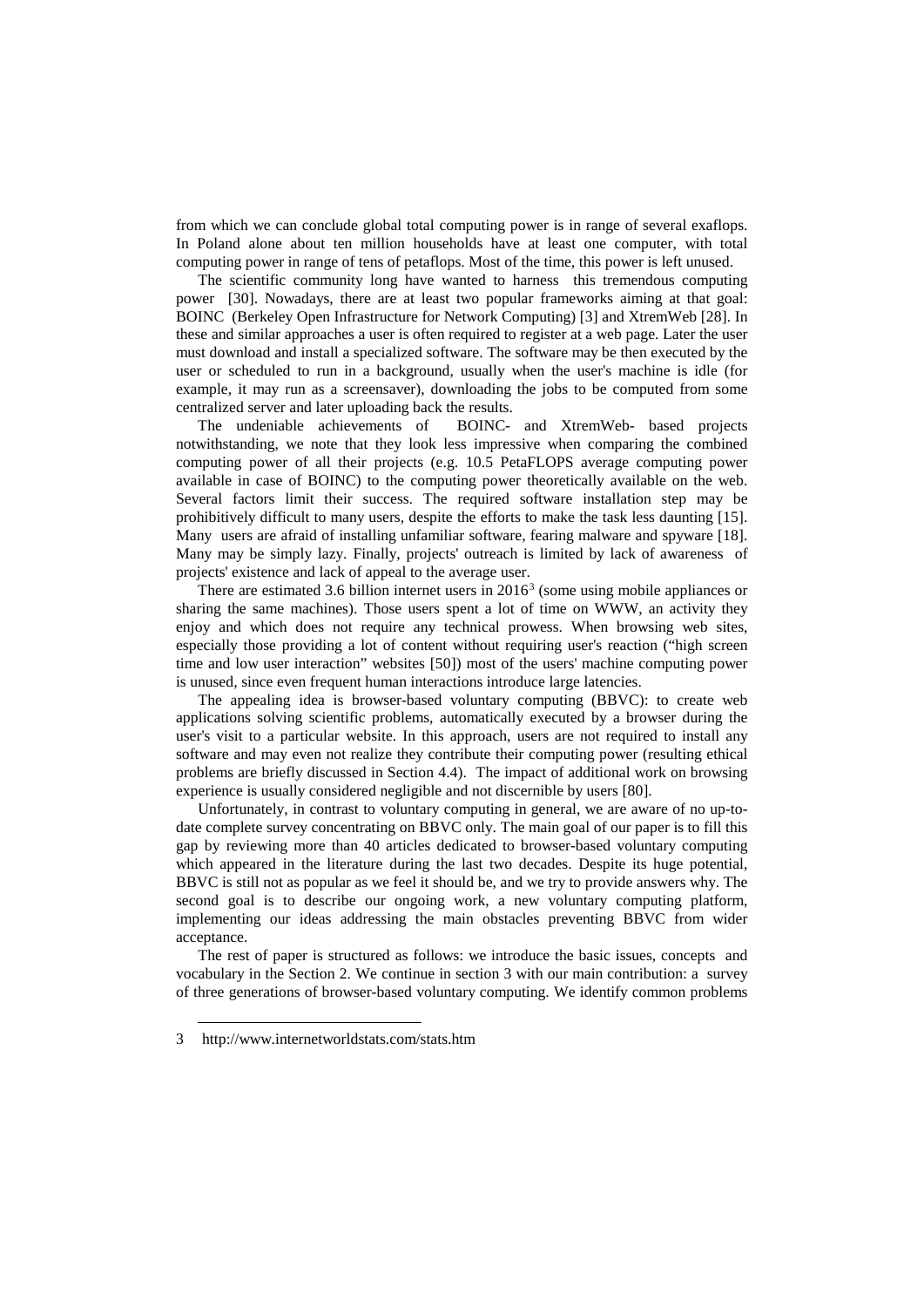and their solutions in Section [4.](#page-16-0) Our secondary contribution is contained in Section [5](#page-23-0)  where we describe our work-in-progress: a new BBVC platform PovoCop, its proof-ofconcept prototype implementation and some initial experimental results. We discuss nonbrowser-based voluntary computing in Related Work (Section [6\)](#page-30-0). Section [7](#page-32-0) concludes the paper.

# <span id="page-2-0"></span>**2. Characteristic features of browser-based voluntary computing**

The idea of utilizing idle cycles of volunteering users is associated with many labels, denoting same or at least heavily overlapping concepts. We encountered names such as peer-to-peer computing [\[28\]\[52\],](#page-35-0) global computing [\[28\]\[62\],](#page-35-0) public resource computing [\[3\],](#page-33-0) internet computing [\[75\]\[52\],](#page-38-0) crowdsourced supercomputer [\[79\],](#page-38-1) desktop grid [\[75\]](#page-38-0) and cycle stealing [\[28\].](#page-35-0) The name most commonly used seems to be "volunteer computing" or "voluntary computing" [\[13\]\[75\]](#page-34-0)[\[4\]\[26\].](#page-33-1) As mentioned earlier, in this paper we concentrate only on browser-based solutions, i.e. on a subset of voluntary computing, Henceforth we will use the name "browser-based voluntary computing" (BBVC).

Browser-based voluntary computing is a subset of distributed computing, differentiated by several characteristics of the environment.

First, there are two kind of the nodes in the system: the generally long-living servers and the machines controlled by volunteers – providing resources we want to use. Obviously, in BBVC we assume that every volunteer has a browser installed. Browsers provide execution environment common for the applications running in the system.

The second characteristics is that, in contrast to e.g. grids and clusters where work is "pushed" from server to slave nodes, in voluntary computing the work must be actively pulled from server by workers [\[75\].](#page-38-0) The workers must find the server, inquire about the existing tasks, choose some of them for download and execution, and have to voluntarily upload the results to the server at time suitable for the worker. The fact that the worker volunteered for some task does not guarantee that it will actually complete the task.

The third distinguishing characteristic is that resources used in voluntary computing are ephemeral and unreliable in nature, and are not managed nor authenticated [\[26\]\[75\].](#page-35-1)  Especially in BBVC, users may connect and disconnect at will, and may (or might not) reappear later. The interaction between users and the web sites may last as short as ten seconds and is rarely longer than few minutes [\[14\].](#page-34-1) Resource characteristics often are unknown (i.e. it is not known in advance what computing power will be available for use) and, even if they were known, they could quickly become obsolete (as computers are in use and may occasionally experience bursts of activitity).

The distinguishing characteristics of computing environment pose a set of challenges inherent in voluntary computing in general [\[28\]\[69\],](#page-35-0) and those are applicable also for BBVC: accessibility, programmability, fault tolerance, security, scalability, usability, availability, heterogenity, adaptability/dynamicity.

*Accessibility* means that the proposed solution must be easily accessible to users irrespective of their machines' architectures and capabilities. Users should require no technical knowledge to share their resources. Projects should be attractive to the users irrespective of their demographic characteristics.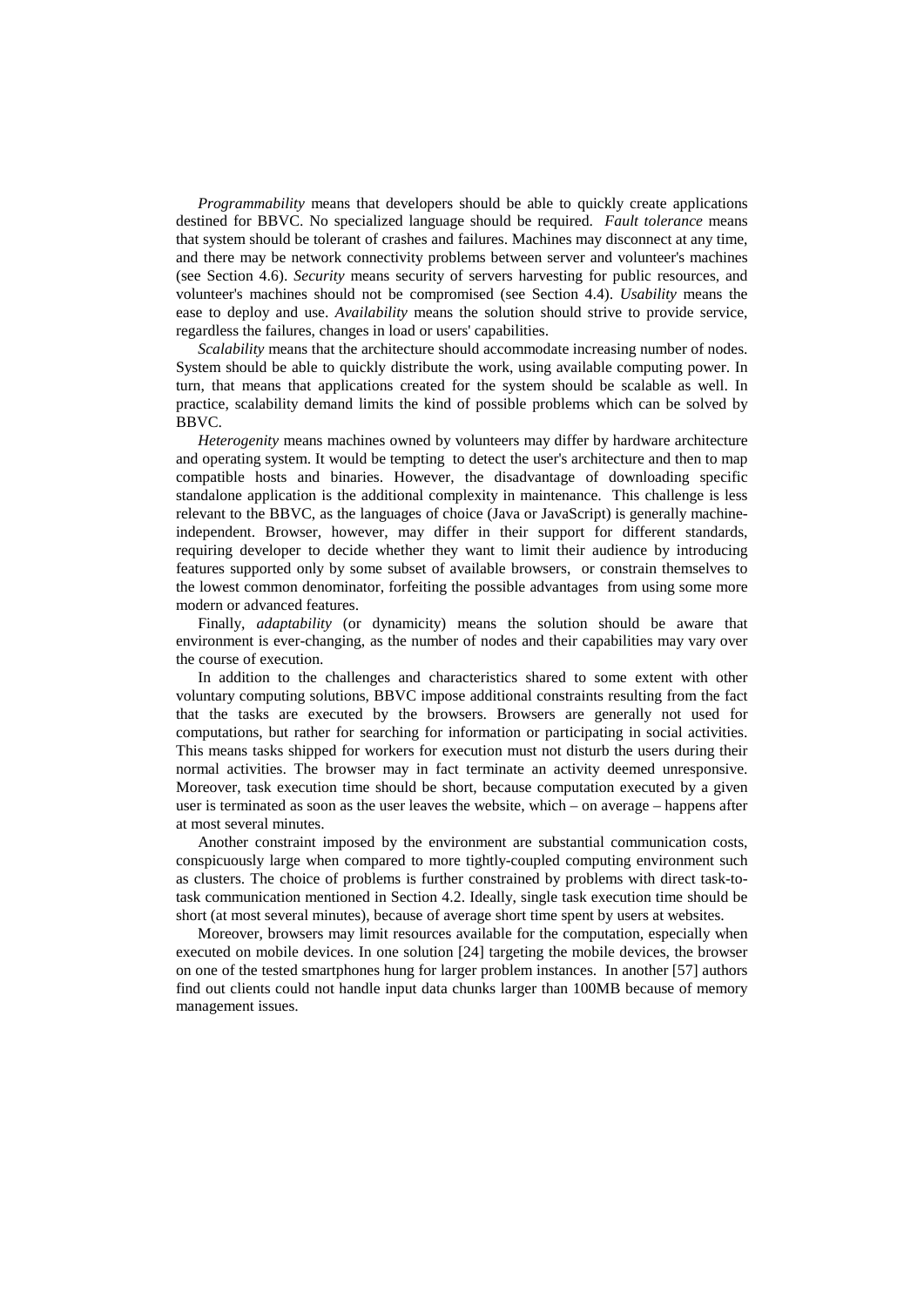Therefore, the ideal jobs for BBVC should be easily divisible into small, computationally independent tasks – or, at least, if the computation runs in phases, tasks should be computationally autonomous within each phase. The general problem categories considered by researchers working on BBVC were called piecework computations [\[16\],](#page-34-2)  master-worke[r \[26\],](#page-35-1) coarse-graine[d \[22\],](#page-35-2) malleable applications [\[19\]](#page-34-3) or bags of task[s \[23\].](#page-35-3) 

During our survey we encountered the following problems identified as well-suited for BBVC: evolutionary/genetic algorithms [\[23\]\[25\]](#page-35-3)[\[44\]\[58\]](#page-36-0)[\[64\],](#page-37-0) simulated annealing [\[23\]\[64\],](#page-35-3) colony optimization [\[23\],](#page-35-3) particle swarm optimization [\[23\],](#page-35-3) artificial bee colonies [\[23\],](#page-35-3) brute force search [\[64\],](#page-37-0) cryptography [\[9\]\[64\]](#page-34-4)[\[80\],](#page-38-2) game-tree evaluation [\[64\],](#page-37-0) mapreduce problems with computation-intensive map phase [\[22\]\[47\]](#page-35-2)[\[50\]\[57\]](#page-36-1)[\[67\]\[79\],](#page-38-3) montecarlo simulations [\[19\]\[54\]](#page-34-3)[\[55\]](#page-37-1) branch-and-bound [\[16\]](#page-34-2) and its limited subset, bulksynchronous-parallel (BSP) [\[68\],](#page-38-4) and, finally, the algorithms based on directed acyclic graphs [\[19\].](#page-34-3)

BBVC could be used in social media to facilitate image tagging for improving users' browsing experience or reducing load on servers. Hence, the following problems were suggested: face recognition [\[80\]\[83\],](#page-38-2) logo recognition [\[83\],](#page-39-0) image scaling and sentiment analysis [\[80\].](#page-38-2) Similarly, it was suggested that near similarity detection can be used for detection of copyrighted media [\[83\],](#page-39-0) and images can be classified by neural network[s \[57\].](#page-37-2)

During experimental evaluation of the surveyed proposals few problems were regularly reappearing. Raytracing was very popular, starting with one of the first applet-based approach (distributed applet-based massive parallel processing, DAMPP) from 1997 [\[77\].](#page-38-5)  Other work which suggested raytracing as example problem are [\[16\]\[23\]](#page-34-2)[\[71\],](#page-38-6) though the author of [\[71\]](#page-38-6) admitted his test results were not encouraging.

Other problems which in reviewed works were used as benchmarks ranged from the very simple, like searching for prime numbers [\[22\]](#page-35-2) and large internet number 1234567890123456789 factorization [\[68\],](#page-38-4) to genome analysis [\[79\]](#page-38-1) and protein sequence alignments using Needleman-Wunsch algorithm. [\[19\].](#page-34-3) Other problems used in experiments were: DES code breakin[g \[10\],](#page-34-5) matrix multiplication [\[16\]\[68\],](#page-34-2) Traveling Salesman Problem [\[16\]\[24\]](#page-34-2)[\[67\],](#page-38-3) Mandelbrot generation [\[69\]\[70\],](#page-38-7) searching for Mersenne primes using Lucas-Lehmer primality test [\[56\]\[29\],](#page-37-3) Collatz hypothesis verification [\[56\],](#page-37-3) the factorization of large integer into two primes and Pearson correlation evaluation on set of genetic samples [\[9\].](#page-34-4)

For those problems linear or even superlinear speedup [\[16\]\[57\]](#page-34-2) was often achieved, with experiments employing from 80 [\[67\]](#page-38-3) through 200 [\[47\]](#page-36-2) up to 400 clients [\[22\].](#page-35-2) A number of researchers [\[23\]\[47\]](#page-35-3)[\[54\]\[55\]](#page-37-4)[\[57\]\[71\]](#page-37-2) noticed the problem of "speedup decay": adding more workers caused speedup to level off or even drop. With more workers, each of them received less work, meaning communication costs imposed by work distribution overshadowed the gains. In solutions using centralized architecture, the central server could become overloaded with the increased number of workers [\[57\]\[67\].](#page-37-2) Finally, the bandwidth depletion was suggested as another explanation of the phenomenon [\[47\].](#page-36-2)

After presenting the problems well-suited for BBVC and discussing the characteristics of the environment and the challenges associated with voluntary computing in general, we are now ready to review the browser-based proposals which appeared during the last two decades.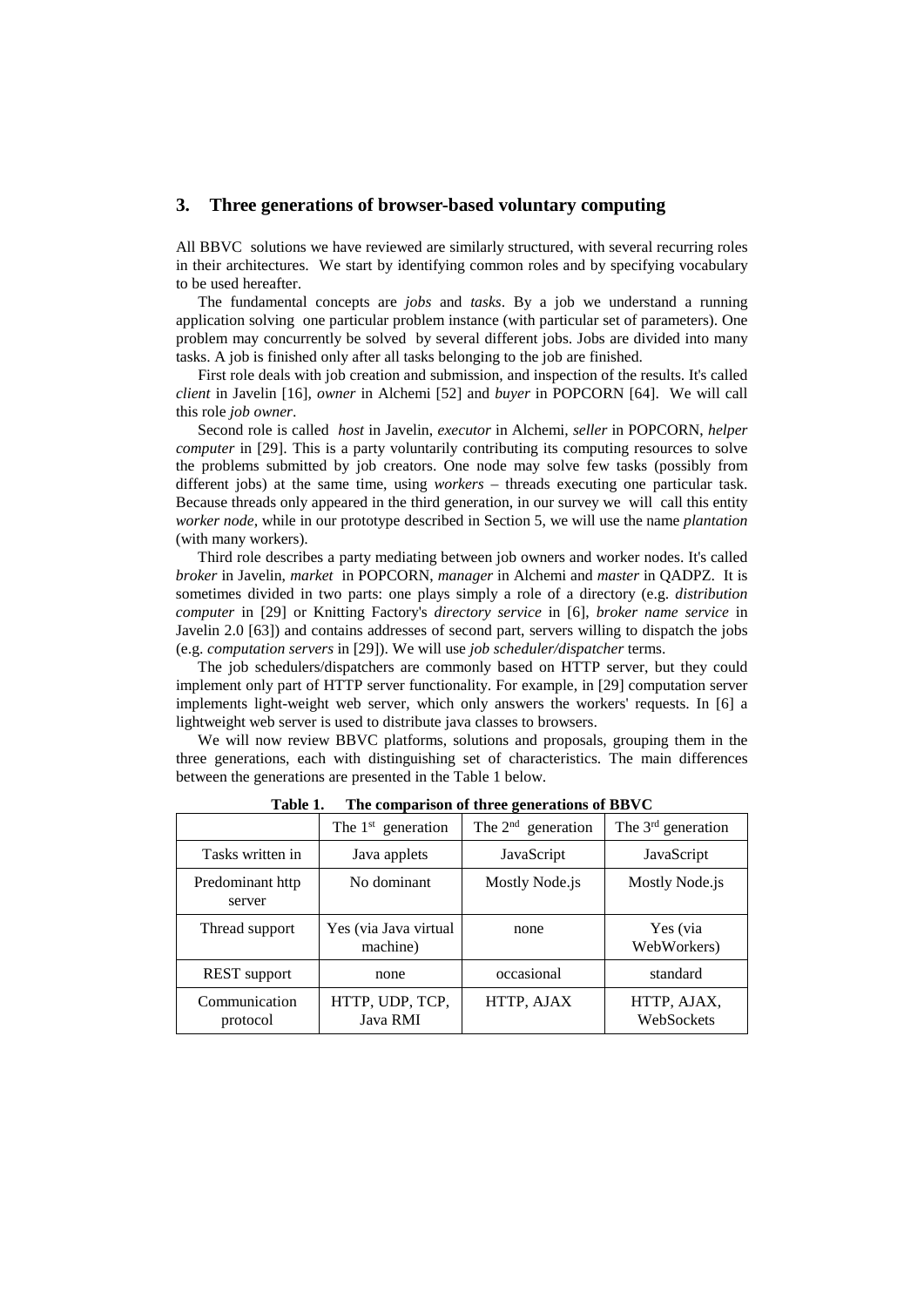### **3.1. The first generation: Dead applets society**

In the first-generation of browser-based voluntary computing proposals, jobs were implemented as Java applets (called "distriblets" in [\[29\]](#page-35-4) and "computelets" in [\[64\]\)](#page-37-0). Typically, the applications were listed at a website. User had to choose which computation to run, which usually required him or her to click on the link and download an applet (e.g. [\[6\]\[7\]](#page-33-2)[\[29\]\)](#page-35-4). The applets either contained the necessary input data or connected to a server requesting work (possibly using UDP instead of HTTP as in DAMPP [\[77\]\)](#page-38-5). After finishing the work, the applet would send back the results and ask for another task to execute. Some solutions allowed offline computation: in [\[29\]](#page-35-4) and [\[16\]](#page-34-2) a user could download applet, disconnect, and when later he or she would reconnect; the applet would send back the computed results.

To the best of our knowledge, the first implementation of the idea was Charlotte [\[7\],](#page-33-3)  appearing in 1996. The applications had to be written especially for Charlotte and had limited scalability (as its intended use was limited to the authors' home university). Charlotte provided Distributed Shared Memory abstraction, via wrapper classes of common types and explicit "set" and "get" function calls. Programs had to be registered at the project's website. User visiting the site could click one of the listed URLs, loading and executing "worker" applets. In addition, a standalone Java programs, *manager*, resided on a web server's site, one for each distributed application. The web was used only for coordination between clients and job creators. Charlotte programs could indirectly communicate via *managers*. In their followup work [\[6\]](#page-33-2) they described a KnittingFactory directory service, implemented as JavaScript-enriched HTML page. JavaScript constructed new URL, with search state passed as a part of the created URL, and instructed the browser to follow the URL. Searching took place solely on users' browsers.

We will now describe three first-generation solutions in more detail. Two of them were chosen because they are the most known in the literature and may be considered the early paragons of browser-based solution: Javelin [\[16\]](#page-34-2) and Bayanihan [\[68\].](#page-38-4) In addition, we decided to discuss POPCORN [\[64\]](#page-37-0) because of its interesting economy-based interaction between job owners and worker nodes.

*Javelin* is a prototype implementation of the SuperWeb architecture [\[2\].](#page-33-4) The architecture consists from brokers, hosts and clients and, in general, does not depend upon Java/browser combination. *Client* create Java programs, applets, which they then register at *broker*. Applets belonging to the same application could communicate via broker. Programs are not sent to broker; only their URL addresses are sent. During registration clients estimate how much resources will be used by their tasks.

*Hosts* (i.e. worker nodes) were the machines willing to provide their resources (CPU power, storage, memory) to clients. Hosts had to register at brokers. Hosts could specify when their resources may be used and what percentage of a given resource would be available for use. Their SuperWeb architecture demanded the hosts to provide a sandboxed environment in which tasks would be safely executed. This was their primary motivation for choosing applets and browsers, as they obviously provide the required safe environment.

Brokers coordinated between clients and hosts. They ran accounting, giving credits to users. Those credits were envisaged to be later exchanged for "cyber money, access to software licenses, cheap internet access or free cpu time". When host registered at broker, it received URL of jobs submitted by clients. Host downloaded an applet from a specified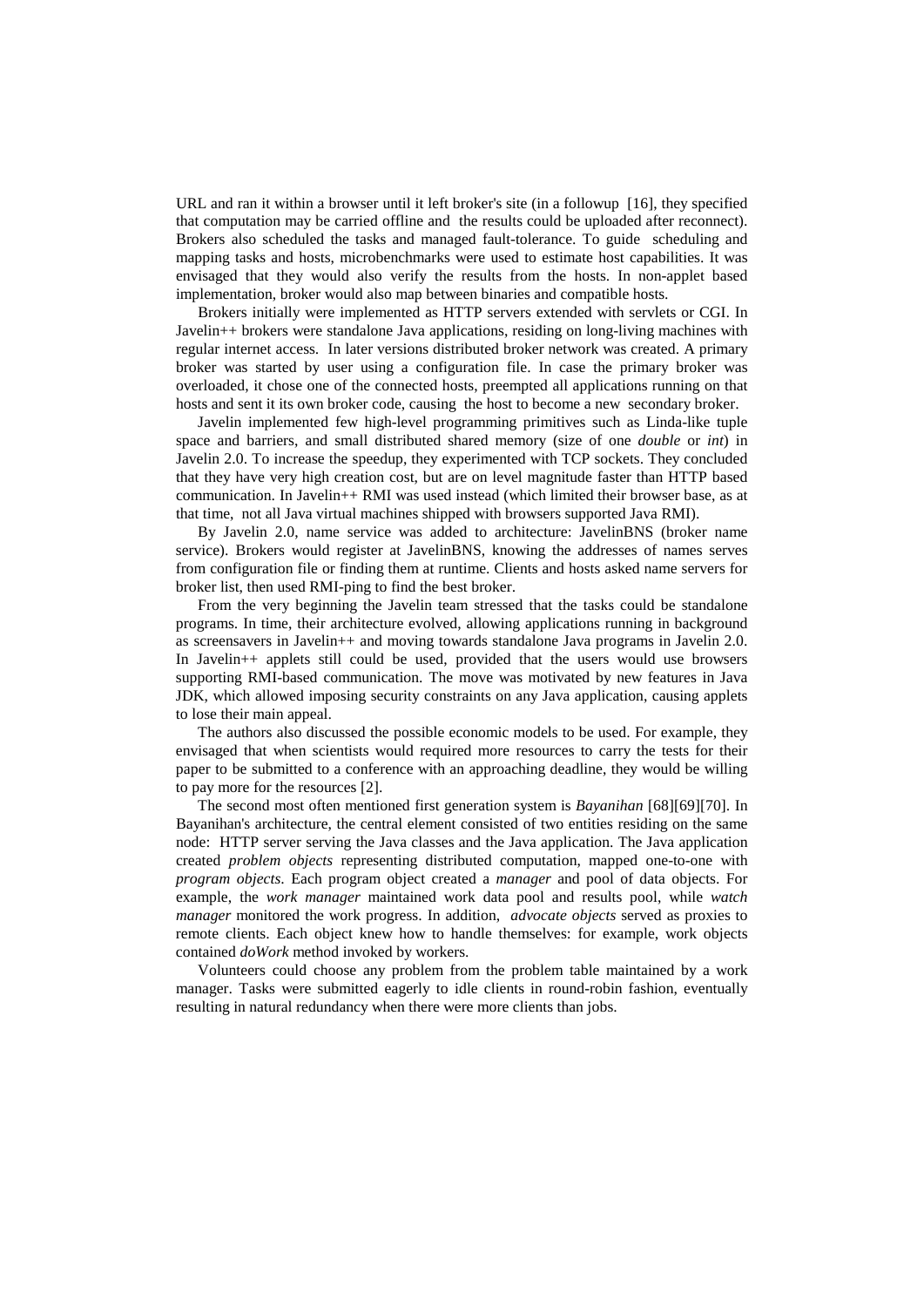Clients could be applets or standalone Java applications. Each client was a chassis, containing an engine. Watcher clients used watch engine, which contacted a watch manager at the server side in order to investigate problem's statistics, computation progress etc. Worker clients would use work engine instead.

Workers had to invoke a remote method of a worker advocate, which then communicated with worker manager and sent back a work object. Worker client then called *doWork* method of the received work object. When the computation was finished, it called *sendDone* remote method of the work advocate. Result was then put into a result pool. After work pool was empty, worker could request another bunch of work objects; if a programmer wanted worker to to wait and synchronize with other workers, all he or she had to do was to reimplement the appropriate interface methods.

The most interesting feature of *POPCORN* [\[64\]](#page-37-0) was its "capitalist" approach, visible even in the chosen nomenclature. The parties seeking for the resources were called *buyers*, machines voluntary contributing their resources were named *sellers*, and the server allowing their cooperation was called *market*.

Applets in POPCORN contained both the code and the data and were called *computelets*. Computelets were sent by buyers into the market. Sellers registered at the market, received computelets, executed them, and sent back the results to the market, which forwarded them to the buyer.

The jobs – *computation packets* – contained also information about their pricing and information how to handle different events, such as receiving results from sellers or premature termination. POPCORN provided rudimentary fault tolerance: it guaranteed that for every job, eventually either its *completed* or *failed* method would be called. Computelets losses were detected via timeouts. Programmers were responsible for result verification. There were no direct communication between the computelets.

In POPCORN, sellers were selling "java operations". Computelets invoke periodically high-priority thread – basically a microbenchmark – which computed few operations and reported the performance back to the marker. Sellers were paid by "popcoin". Each user had its account, and could spent popcoins on resources, or earn them by renting his or hers resources to other users. In theory those popcoins could be converted to real money.

Buyers offered their price for resources when advertising their computelets. Whenever a user wanted to sell his CPU time, he visited the page with an applet and clicked the appropriate "execute" button. There might be many potential buyers for his CPU time. The highest bidders were chosen, selected by vickrey auction (where buyers could specify their lowest/highest prices for the resources they want).

Additionally, the authors suggested that some users may become "publishers": they could create web pages with animated POPCORN logo. Visitors to this page inadvertently would execute applets executing computelets. The publishers would receive popcoins, hopefully trading interesting web content for visitors' CPU power.

The idea of brokers earning a profit from mediating between hosts selling their CPU power and clients wishing to buy the power was also discussed in *Unicorn* [\[66\],](#page-37-5) the last BBVC solution based on Java applets we are aware of.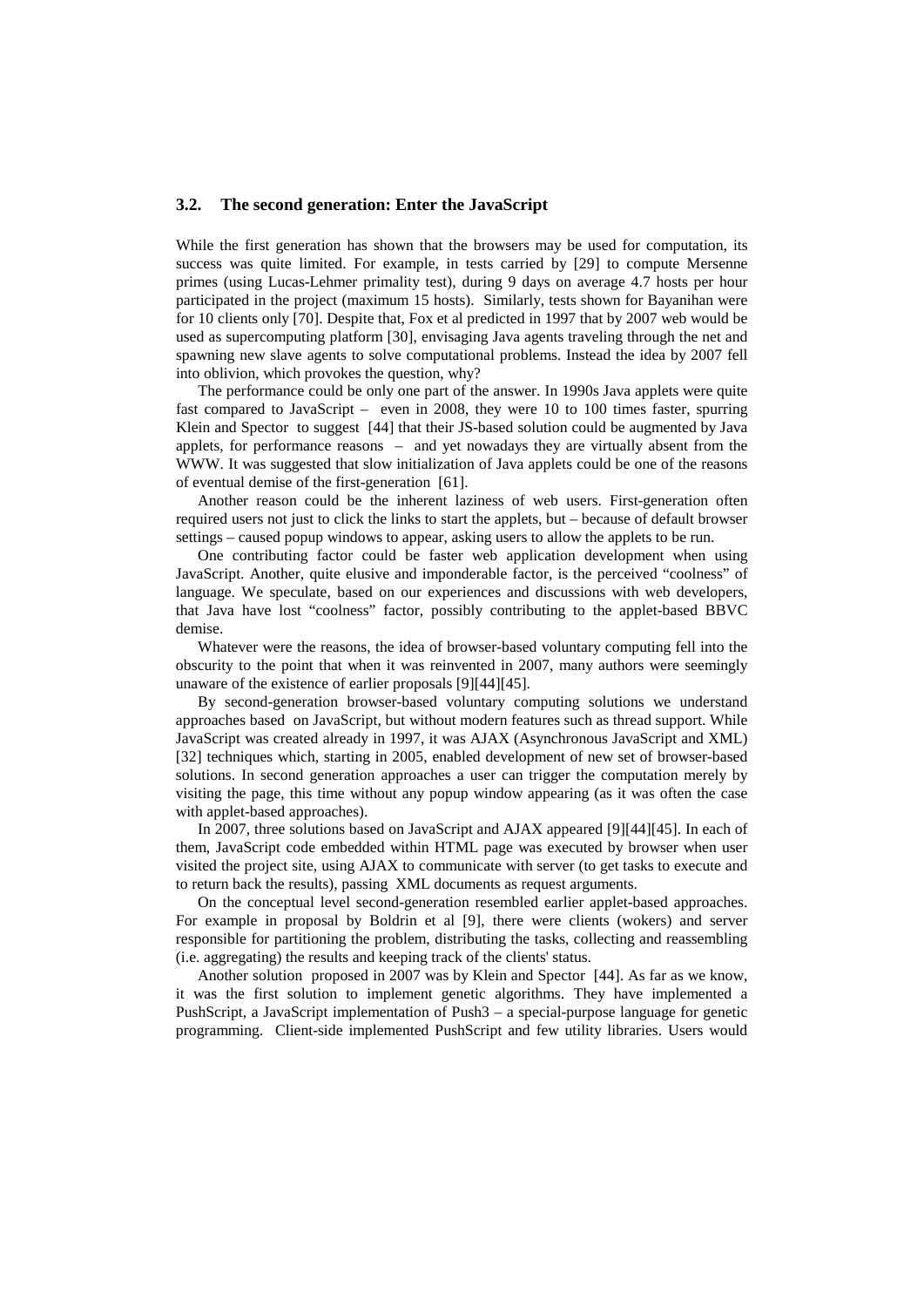visit a web page, unwittingly running a client-side code: fetching the fitness tests from server, running them within PushScript engine and sending back results to server, and then – after a small delay – asking for new problem to solve. They implemented server-side code mainly in PHP, except Push3 engine which was in C++.

The third solution, *RABC* (Riken AJAX Browser Computing) came from Japan [\[45\].](#page-36-3)  RABC aimed at creating simple environment SETI@Home-like projects. The distinguishing feature of this proposal was the fact that the kernel agent – JS code embedded within a HTML page – was trying to adapt its behavior (requesting tasks, returning the results) to network bandwidth.

The second proposal we know to use the genetic algorithms appeared in 200[8 \[58\].](#page-37-6) They used JSON instead of XML, hence the name *AGAJAJ* (Asynchronous Genetic Algorithm with JavaScript and JSON). AGAJAJ employed one central server. Volunteers visiting the server's page downloaded a code (written JavaScript) which fetched the parameters from the servers, ran several preset number of generation and then sent back the results (best individual according to fitness function) to the server. Server chose the best individual from all workers and sent it back for another round of generation. Eventually clients were shown the best results and were given chance to restart old experiment or start a new one.

The apparent performance problems with JavaScript led to create at least one Flashbased solution, Online Community Grid (OGC) [\[61\].](#page-37-7) Adobe Flash speed was comparable to Java applets. OGC envisaged webmasters putting a small flash widget on their sites. Users visiting the site for the first time would be able to choose whether to participate in one of available projects. Because work would be terminated whenever user would leave the site (by closing a tab, surfing to another page or closing the browser) the running processes were checkpointed every few seconds, in order to allow the work to be resumed when user would later return to the page.

We consider the second-generation to end at 2009, with two proof-of-concept implementations, of distributed hashing in [\[8\]](#page-34-6) and of map-reduce by a blogger and web developer Ilya Grigorik [\[34\].](#page-35-5) In Grigorik's prototype worker node first makes a GET request to job-server, and receives an allocated unit of work with redirection to a prepared site containing mostly JavaScript code to execute. This code would contain typical mapreduce functions and then would emit the results back to the server by creating invisible form, filling it with the results, and submitting it.

Second-generation suffered from the JavaScript's lack of support for threads. For example, in [\[9\]](#page-34-4) authors discussed at length how to re-engineer the programming loops in order for web pages to being responsive. Their solution was a creation of special function, which run only few iterations of the loop and then rescheduled itself for further future execution.

Another problem was poor performance of browser's JavaScript engines. In 2007, JavaScript was between 9.8 to 23.2 times slower (depending on the platform ) than Java code for a simple mathematical task of random numbers generation [\[45\].](#page-36-3) Compared to C, the results were even worse: the browser-based JavaScript engine was between 20 to 200 times slower (depending on platform and browser[\) \[44\].](#page-36-0) 

Developers also had to fight with JavaScript same-origin policy (where script from some address domain, e.g. put.poznan.pl, for security reason could not visit URLs from different domain, say github.pl – see Section [4.1\)](#page-16-1). Finally, there had not existed standardized, mature and popular solutions for direct browser-to-browser communication, preventing any direct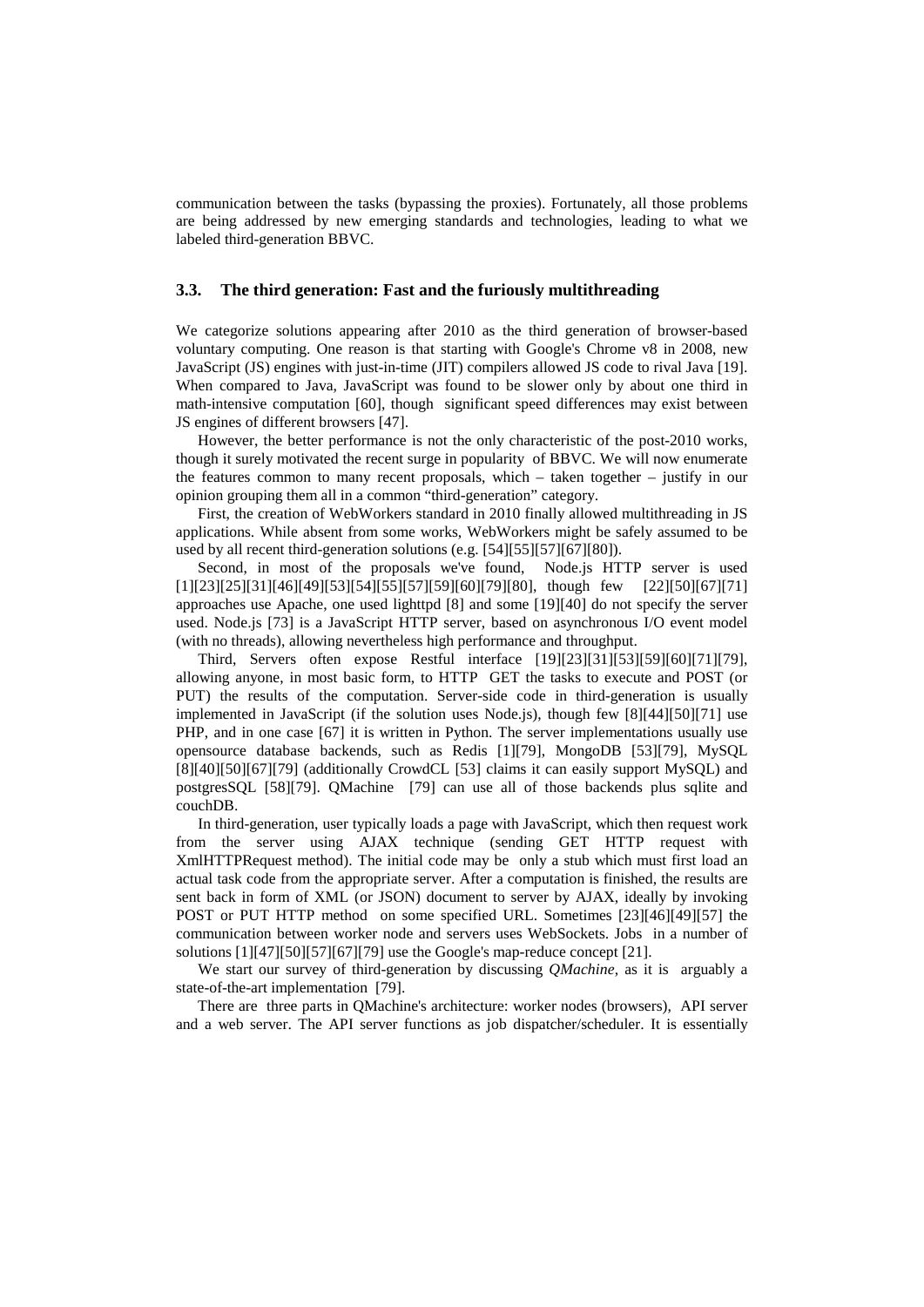Restful, accepting HTTP requests formatted in JSON. Using those requests one can GET job status, GET job or POST a new job to a server. It is implemented as a module of Node.js, with support for five different opensource databases: redis, mongoDB, sqlite, postgresSQL, couchDB. The web server implements presentation layer and serves web pages. Worker nodes have the usual role of executing the tasks.

To create jobs for QMachine, application developers have to reimplement the QM class, with *submit*, *map* and *mapreduce* functions. *Submit* allows a remote execution of single function on worker, while *map* is dedicated method describing invocation of many functions on set of data. Finaly, *mapreduce* function describes map-reduce [\[21\]](#page-34-7) pattern. The *map* function may have set of input data URLs (in the example experiment, with twenty URLs describing genomes of different streptococcus pneumoniae).

QMachine uses CORS [\[76\]](#page-38-8) (cross-origin sharing) in order to allow the code to import libraries and the data from third-party servers. The example job described in the paper get jmat library from Google Code, usmlibrary from GitHub and input data (genome for the computational experiment) from NCBI. Volunteers pull the task descriptions and start executing them after downloading the required code and data. Individual workers may download the data from different servers, using potentially different communication links – not just computation is partitioned, but also data transfer bandwidth. Results are sent back to the QMachine server. The job owner polls for the updates in the task status and eventually retrieves the results.

To assist programmers solving concurrency problems with asynchronous data transfer QMachine provides special library (quanah). In addition of JavaScript, they support also CoffeeScript (essentially, a pretty-ish language wrapper for JS).

The authors described the impressive experiment carrying DNA sequence analysis of bacteria genomes. It lasted 12 months, and involved 2100 different IPs from 87 countries issuing 2.2 million API calls to QMachine.

Another typical third-generation solution is MRJS [\[67\],](#page-38-3) one of the first to use WebWorkers. MRJS is based on map-reduce paradigm. Computation is divided into two phases, requiring modicum synchronization between the workers.

Job owners submit jobs via simple web interface. Input data is divided into uniformly sized parts, called chunks. It is the job owner's responsibility to specify the number of chunk into which input data will be divided.

The workers first receive the task code and map chunks from JobServer with HTTP GET request. Results are sent back via HTTP POST. One chunk may be assigned to many workers, and majority-voting is used for result verification. JobServer aggregates the results from the workers and sends them reduce chunks in the second phase. The second phase may not proceed for a given job until server finishes the aggregation phase.

The input data (map chunks) may be stored on an external server. In such a case, address of input data is contained within a chunk. Because of JavaScript same-origin policy, JobServer must function as a proxy for external data server, forwarding data to workers when necessary. Only after finishing the tests authors discovered CORS standard, which would remove the need for JobServer functioning as a proxy.

*JSMapReduce* created by Langhans et al [\[50\]](#page-36-1) (based on earlier Langhans bachelor thesis from 2012) shares many similarities to MRJS. In contrast to [\[67\],](#page-38-3) the chunks are variablesized, with more capable workers getting more data. Moreover, chunks are compressed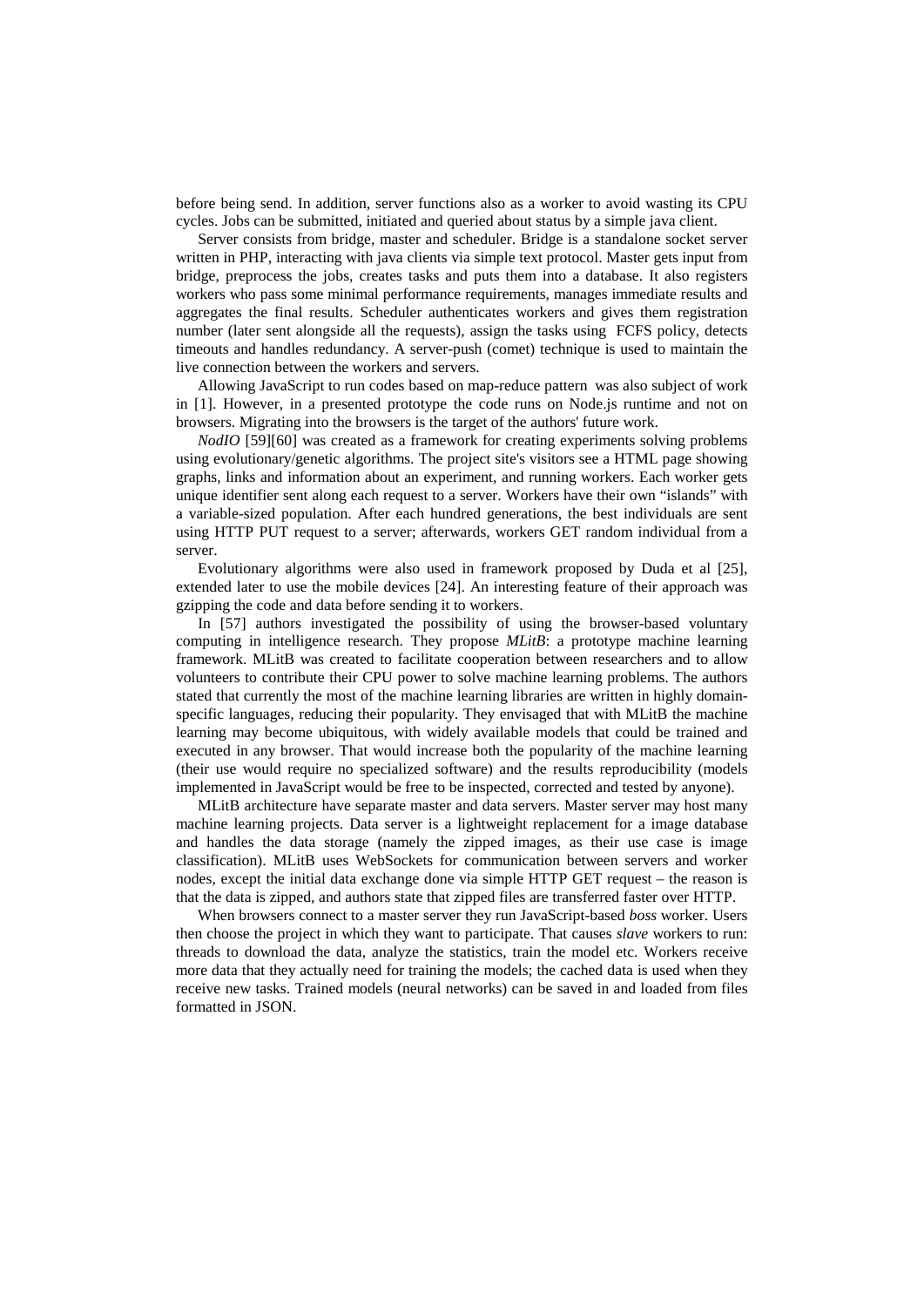Model training is divided into the iterations. Each worker is told how long it should run, based on estimation of the network latency to the master. New worker nodes must wait for end of the iteration before they may join the computation. Unfortunately, in each iteration master waits for the slowest worker. Master, uploads and allocates new data initializes new workers, handles the reduce step, monitors latency, detects lost worker nodes via timeout and reallocates the data when necessary, and finally broadcasts new parameters.

Krupa et al [\[47\]](#page-36-2) and their followup work Turek et al [\[74\]](#page-38-9) proposed to create a search engine consisting of ensemble of browsers and two layers of servers. Browsers are responsible for lexical analysis and parsing, detection of URLs links in texts, processing the content and index building (e.g. of words in parsed pages). Servers distribute work. Each second layer server manages a subset of first layer servers, but in order for the system to be more fault tolerant, the second layer servers also know some randomly chosen servers managed by other second layer servers. That allows failover in case of failure of some second layer server.

In their proposal, search scripts are written first by experts in new formal language and then submitted to second layer servers, which rewrite them into JavaScript, containing definitions of search rules and implementation of the text processing algorithm. JS scripts are sent to the first layer servers. The work is further distributed based on addresses of pages to be searched: second layer servers manage their own range of overlapping URLs, those ranges are then partitioned amongst servers from the first layer, which further partitions them amongst the workers. Work distribution uses the data about workers' performance gathered by the first layer servers. Second layer servers then collect the results: pages meeting search criteria plus newly detected URLs and return them to job owner.

*Comcute* [\[12\]](#page-34-8) and a followup work by another team, *Comcute.js* [\[22\]](#page-35-2) are another proofof-concept implementations. The architecture consists from comcute cores, responsible for starting and stopping the jobs, partitioning the data and aggregating the results, the dispatchers (called also proxies in some papers) controlled by one of the cores, responsible for assigning the jobs to the workers (browsers) and separating the core servers from direct interaction with the workers [\[10\].](#page-34-5) Based on a job owner description, cores may automatically divide input data and create an appropriate number of tasks [\[13\]\[48\].](#page-34-0) A separate layer provides an entry point for job owners wishing to submit, delete or monitor their jobs. Somewhat surprisingly, in experimental evaluation of *Comcute.js* [\[22\]](#page-35-2) the centralized architecture with one dispatcher worked the best.

The jobs submitted to comcute consist of data and JS code, and are divided into tasks (having the same code, but different input data). Dispatchers download JSON description of tasks from the core, dispatch the tasks to workers, and then send the results back to the core. Core aggregates the results and monitors the computation, though it's not clear to us whether the monitoring signifies anything more besides tracking the progress of the computation.

*Capataz* [\[54\]\[55\]](#page-37-4) is a library created to support voluntary computing. The applications must import capataz library and run within Node.js. Application can post a job to the server, which returns them a *Future* object. When workers return the results, the *Future* object is resolved allowing application to continue.

They suggested job bundling, where server sends the same code with many different sets of input data, speculating that browser's just-in-time compiler reuses the JavaScript code in case of job bundling, while it is not reusing the code when the same script is fetched several times in a row.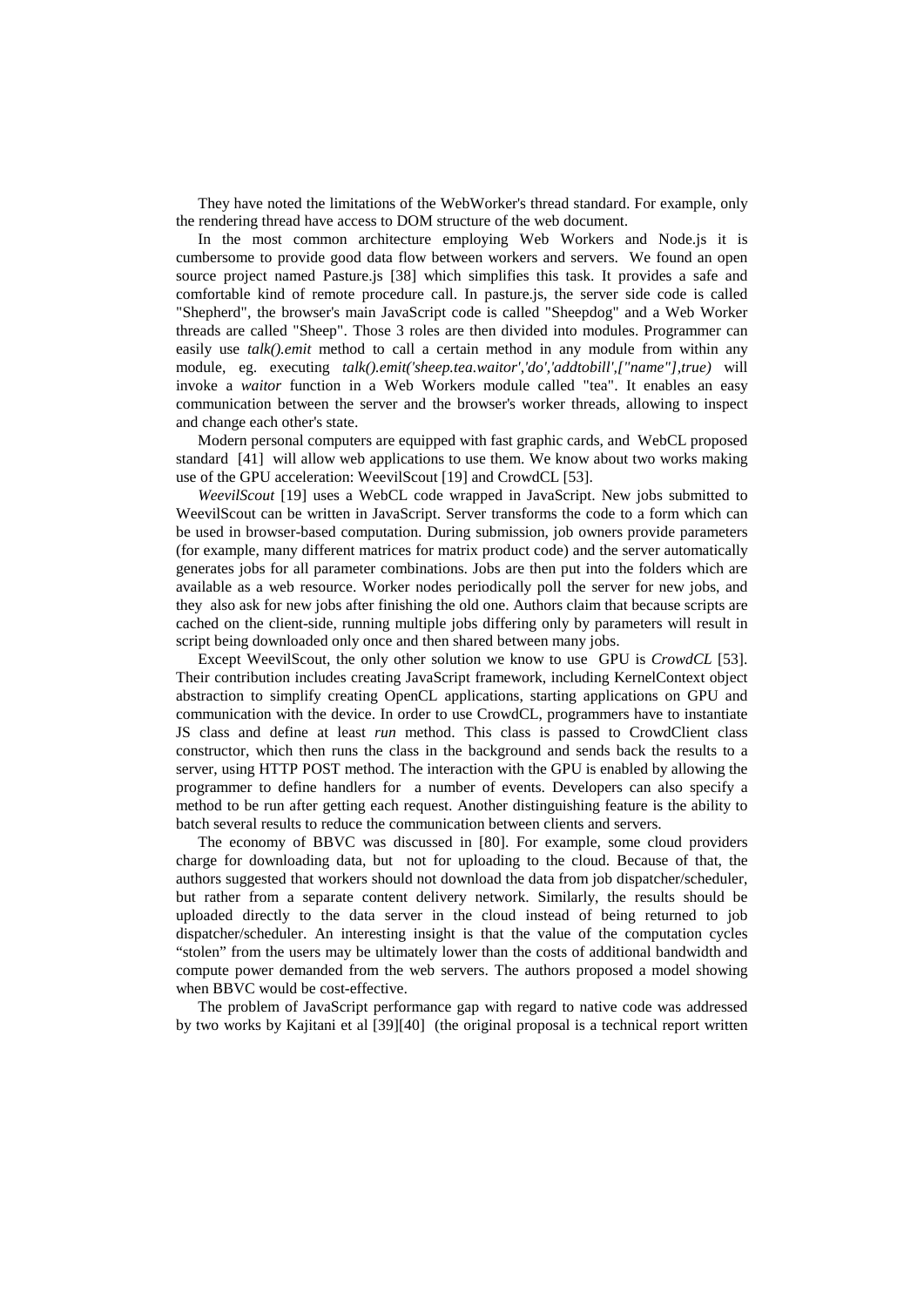in Japanese). They used a rarely used extensions, NaCL (Native Client) and PNaCL (Portable Native Client), The former allows native codes to be run by browsers and the latter first requires compilation into LLVM bytecodes, which then can be run at near-native speed. Unfortunately, the future of both extensions is doubtful, as Mozilla has no plans to support them and Google, the original proponent, seems to stop further development<sup>[4](#page-16-2)</sup>. The authors have compiled Gnu Mathematic Library into format compatible with PNaCL, potentially enabling the use of existing scientific code base without the rewriting it into JavaScript. Unfortunately, they've shown that the performance is still up to 9 times slower than the original native codes.

*BrowserCloud.js* [\[23\]](#page-35-3) is a browser-based computation grid. It uses emscripten to generate very fast JavaScript code, indexedDB for storing data at the browser's side, and WebRTC [\[27\]](#page-35-6) for direct browser-to-browser communication.

The most distinguishing feature of browserCloud is its decentralized nature. The main servers are used only as a randez-vous points between the browsers. After new clients learns about other clients, it uses WebRTC for direct communication with those clients. New clients register at signaling server, receive unique identifiers. Other peers are then notified about then existence of new peer.

Signaling server holds the network state in its memory, which allows it to generate new unique identifiers. Messages between the peers are routed via Chord routing. Distributed Hash Table (DHT) holds which peer is responsible for routing message destined to a particular peer. In addition, peers have so called "fingers" i.e. direct connections to randomly chosen other peers.

We conclude our survey by briefly mentioning an interesting BBVC project, called crowdprocess.com; it was referenced by [\[54\].](#page-37-4) It was supposedly a company which embedded JS code in webmasters websites; unfortunately, the project seems to be inactive, and its main website redirects to james.finance, the site definitely not related to BBVC.

# <span id="page-16-0"></span>**4. Issues in browser-based voluntary computing**

Browser-based voluntary computing is still relatively unpopular. In this section we identify commonly recurring problems in browser-based voluntary computing which may contribute to its lack of wider acceptance, and how those problems were or could be solved. Since many problems are common to all voluntary computing projects, when discussing the possible solutions we will also sometimes mention non-browser based approaches. In addition, we discuss the fault tolerance issues in Section [4.6](#page-22-0) and in Section [4.7](#page-23-1) we present the scheduling policies employed in BBVC.

### <span id="page-16-1"></span>**4.1. Limitations imposed by browser's security model**

The browser provides a sandboxed execution environment for the tasks distributed by the BBVC platform, greatly simplifying security and safety management. Faulty code usually (at least, in absence of errors in browser's code) should cause just unresponsiveness of a

1

<span id="page-16-2"></span><sup>4</sup> http://developer.chrome.com/native-client/nacl-and-pnacl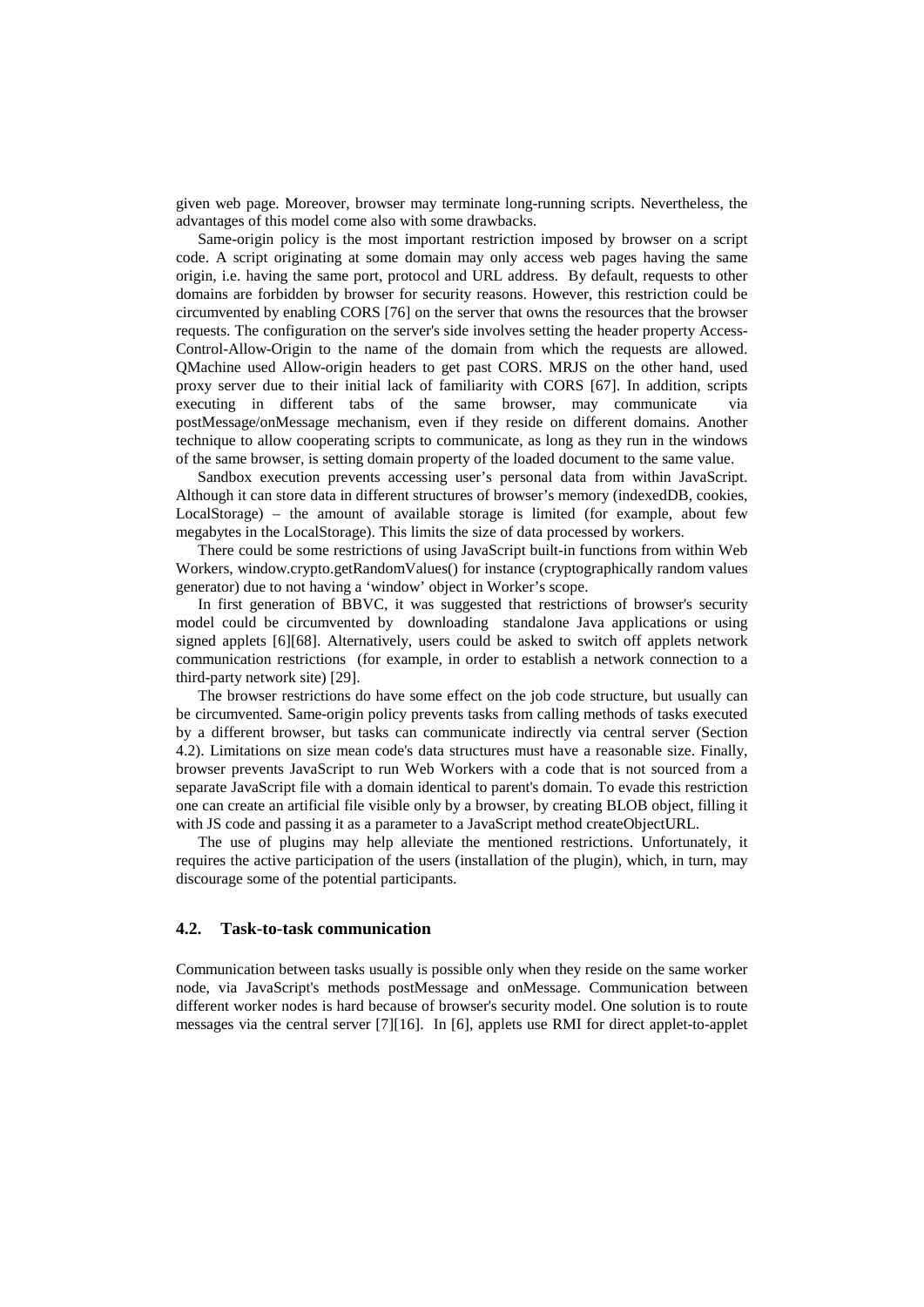communication. Applet first passes its reference to a broker (called "initiator") which passes the RMI reference to all other applets participating in the same session. As described earlier, browserCloud.js [\[23\]](#page-35-3) uses WebRTC [\[27\]](#page-35-6) to achieve the same goal. Central server is used only to register browser handles, and message routing is done by the browsers themselves. There exist already libraries such as webGC [\[11\]](#page-34-9) (based on WebRTC) which could be used to implement direct task-to-task communication. Unfortunately, WebRTC is still not fully supported by all browsers<sup>[5](#page-18-0)</sup>.

Lack of widely accepted and universally available mechanism enabling browsers to communicate constrains the design choices for algorithms developed for BBVC, and is one of the factors, even if minor, limiting the wider acceptance of BBVC. Support for direct task-to-task communication is limited in the papers we reviewed.

### **4.3. Recruiting and keeping the volunteers**

Voluntary computing, including browser-based voluntary computing, ultimately cannot exist without recruiting users willing to contribute their machines' resources for a public cause. One have to both attract the users to a project and to keep them interested. Since those problems are shared by both BBVC and voluntary computing in general, the offered solutions should be shared too. In this section we do not concentrate on BBVC only and we discuss the papers analyzing the problem from the perspective of voluntary computing in general.

The great advantage of browser-based voluntary computing is its potential to recruit users from a broader audience than is typical for traditional projects. For example, BOINC seem to attract only particular type of users – 96.5% of BOINC users were identified as male, 83% of them were labeled as advanced users. Almost no children, women or elders participated in BOINC projects, which stands in stark contrast to a typical internet user profile [\[18\].](#page-34-10) 

The most basic way to get computing power is to pay users or to force them to participate [\[68\],](#page-38-4) effectively meaning that the voluntary computing becomes voluntary in name only. New volunteers could be recruited by sending email invitations and blog posts [\[45\]\[58\],](#page-36-3) social media [\[19\]\[83\]](#page-34-3) or by being reported upon in popular new sites [\[79\].](#page-38-1) To attract new users, a flash widget used by OGC [\[61\]](#page-37-7) allowed to inspect the news fetched from Yahoo Top Stories feed, and in theory could be used to allow social interaction or playing games. Users could run parasitic games, paying with their CPU time by allowing some computation job running in background [\[2\].](#page-33-4) This concept was tested in [\[50\]](#page-36-1) where users played simple snake game, while in the background workers were doing useful work. The experiment was quite successful: an average game lasted about 2 minutes and impact of background computation on users' experience was not perceptible. None of the users rejected the idea of contributing their CPU cycles to the computation.

Some problems may be more interesting to users than others. Fox et al [\[30\]](#page-35-7) identified environmental protection, weather forecasting and economic growth projection as kind of problems which potentially may attract many volunteers. Whatever the problem is, its

1

<span id="page-18-0"></span><sup>5</sup> http://iswebrtcreadyyet.com/ Accessed on 9.01.2017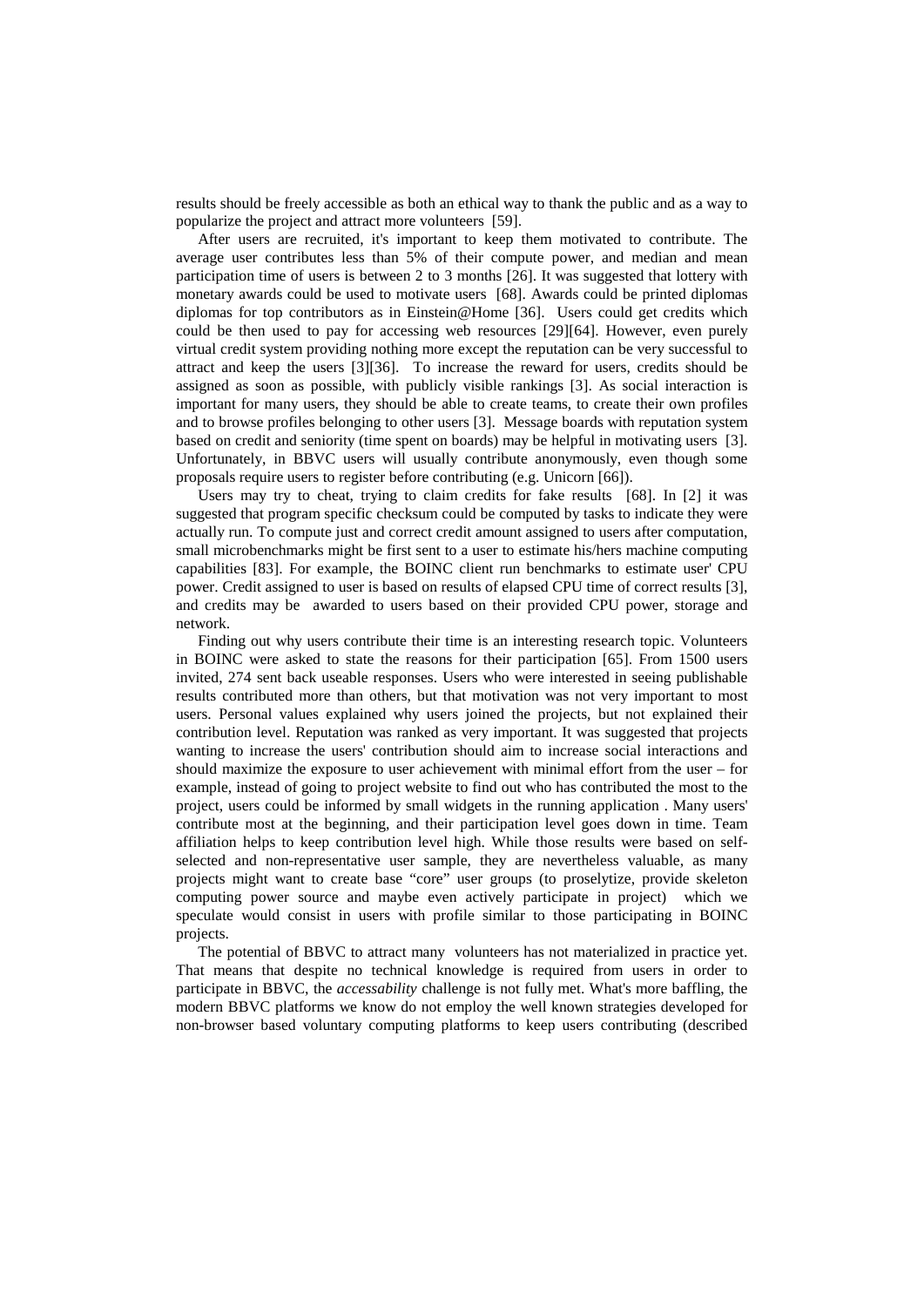above). Most of the proposals we reviewed either no not report the number of attracted volunteers, or admits that the number is in the range of less than few hundreds. Even QMachine's results seem less impressive when remembering that those were collected over a period of almost a year, for many different projects. Therefore, the problem of recruiting the users is the most important challenge faced by browser-based platforms. We think choosing the right audience and combining them with methods mentioned in this section may be a key to a success of future BBVC platforms.

### **4.4. Trust and security issues**

The issues of trust in voluntary computing are twofold. Firstly, BBVC solution must prevent job owners from abusing the trust of the volunteering users, otherwise it could become a platform for distribution of malicious software [\[51\].](#page-36-4) A malicious job owner could try to submit trojan horses, viruses, install backdoors, or try to use volunteers' computers to create denial of service attacks on internet services [\[26\].](#page-35-1) Volunteers must trust the applications that it does what it claims, that it won't attack their privacy and harm their system [\[26\].](#page-35-1) Secondly, users must be prevented from sabotaging the computation. Moreover, if the solution rewards the users for contributing their power, users could falsely claim the credit for the job they had not completed.

We stress that same problems would appear even without malicious intentions from volunteers and job owners. Software bugs may inadvertently harm users' machines, and faulty hardware or software errors on users' machines may be indistinguishable from intentionally submitted wrong results.

To deal with the first issue, the job owners' software can be checked manually and/or tested before being accepted for distribution on a BBVC platform. For example, XtremWeb allows submissions only from designated repository of trusted jobs. The jobs are accepted only from trusted institutions, tested first on set of dedicated users, and finally uses pair of public/private keys is used to ensure code integrity [\[28\].](#page-35-0) Unfortunately, sometimes data in distributed computation could be sensitive, and would have to be encrypted while residing on hosts' side [\[2\].](#page-33-4) Similarly, application code could be obfuscated [\[68\]\[8\].](#page-38-4) We think, however, that if researchers want to use free resources provided by the volunteers, they should reciprocate with sharing their code and results, especially since it may building in build users' trust [\[59\].](#page-37-8)

Several solutions to the problem of fake results submitted by users were proposed in the literature. Redundant computation is most often used. The canonically correct results may be then chosen by a simple majority voting [\[48\]\[69\]](#page-36-5)[\[80\].](#page-38-2) The discrepancies between the results sometimes may sometimes be expected, and may depend on used compiler, architecture, or operating system. Because of that, scheduler in BOINC used homogenous redundancy, sending tasks of a given job only to machines with the same configuration [\[3\].](#page-33-0)  Voting may be improved by credibility-based weighting, where trusted users' results are given more consideration than novice users [\[26\]\[49\].](#page-35-1) Application-specific function may compare the results and choose the canonical, correct version [\[3\]\[53\].](#page-33-0) To make sabotageur's work harder, the scheduler may limit number of tasks sent to a single host [\[3\].](#page-33-0)

In [\[68\]](#page-38-4) a "spot-checking" technique was proposed, where server would occasionally sent a job to client knowing a correct result in advance. Computation of some software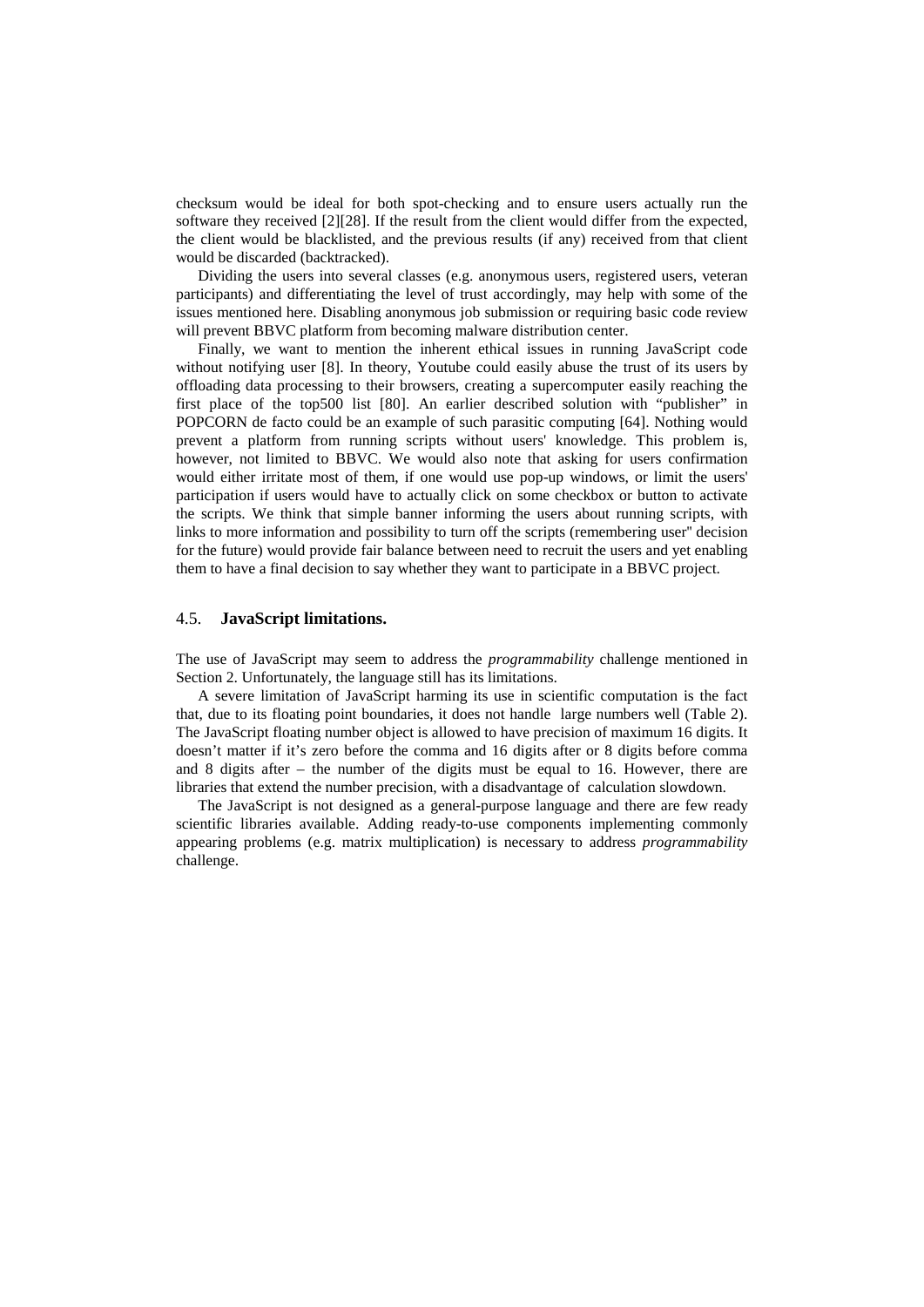| Multiplication                         | <b>Result</b>       |
|----------------------------------------|---------------------|
| 10000000000000000.777777777777777777*1 | 1000000000000000.0  |
| 1000000000000000.77777777777777777*1   | 1000000000000000.8  |
| 100000000000000.7777777777777777777*1  | 10000000000000.78   |
| $\cdots$                               | $\cdots$            |
| $10.777777777777777777*1$              | 10.7777777777777779 |
| $1.777777777777777777*1$               | 1.7777777777777777  |
| $1.7777777777777777*1$                 | 1.77777777777777777 |
| $1.7777777777777777*1$                 | 1.777777777777777   |

## **Table 2. Accuracy of multiplication in JavaScript [\[84\]](#page-39-1)**

Problems with JS performance may limit the scalability of the applications dedicated to the BBVC. JavaScript codes may be substantially sped up using asm.js [\[35\]](#page-35-8)<sup>[6](#page-22-1)</sup>. Since asm.js is a subset of JavaScript, code using it should run on most if not all browsers, though older versions may encounter minor problems. An emscripten compiler [\[81\]](#page-38-10) is able to convert LLVM bytecodes into very fast JavaScript using asm.js, rivaling even a native code in speed [\[23\]\[80\]](#page-35-3)[\[41\].](#page-36-6) Therefore, any language which can be compiled into LLVM bytecodes can be converted into fast JavaScript code using this tool. While several works mention possibility of using the emscripten, we are aware of only one actually using it [\[23\].](#page-35-3)  Scientific code may in future benefit enormously from technologies such as simd.js [\[37\]](#page-35-9) allowing JavaScript to use accelerated vector operations. Finally, the recently proposed WebAssembly<sup>[7](#page-22-2)</sup> standard may solve the performance problem.

All of the mentioned limitations, lack of ready-to-use components, JS limitations and performance issues limit the acceptance of the BBVC.

# <span id="page-22-0"></span>**4.6. Fault tolerance**

The are several kinds of faults which can affect distributed computation in BBVC (a *fault tolerance* challenge from Section [3\)](#page-2-0). Worker nodes may fail, users may close the system, the browser, or just the tab running the scripts. All those events mean the task sent to the worker node is lost, and they all can be eventually detected by a job scheduler, for example by using timeouts or by subscribing to *disconnect* event with WebSocket technology. The lost tasks can be then reallocated by the job scheduler to another worker node [\[9\]\[57\]](#page-34-4)[\[83\].](#page-39-0)  Assigning tasks in round-robin fashion may result in natural redundancy and achieving natural resistance to worker node failures [\[50\]\[55\]](#page-36-1)[\[63\]\[67\]](#page-37-9)[\[70\].](#page-38-11) Task re-allocation has positive side-effect of ensuring the computation is not blocked by slowest worker nodes [\[7\]\[68\].](#page-33-3) Dealing with faults might be left to the developer, who may choose to ignore lost results [\[64\].](#page-37-0)

-

<span id="page-22-2"></span><span id="page-22-1"></span><sup>6</sup> http://www.2ality.com/2013/02/asm-js.html

<sup>7</sup> http://webassembly.org/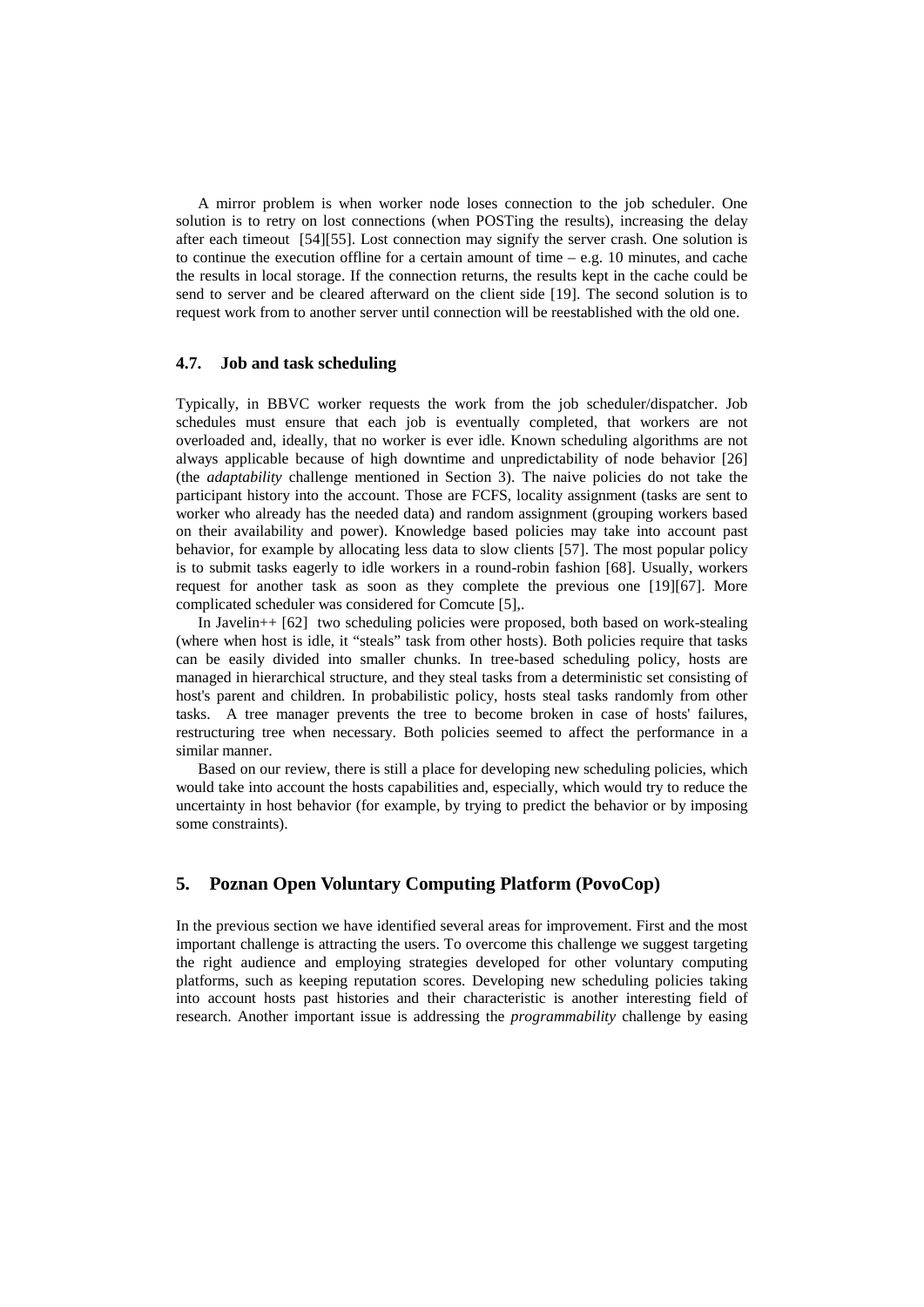the development for new applications. Finally, increasing the efficiency of the platform should be another priority.

In this section we present our plans for a platform which, in a completed form, hopefully will solve all of the problems and challenges mentioned above, allowing users to volunteer their computing power to solve the scientific problems. PovoCop will consist of set of servers maintained by our team and set of recruiting sites. Any web site could become recruiting site by injecting small code into the pages they serve. Researchers would upload their codes into our platform. Whenever users (volunteers) will visit one of the recruiting sites, task will be automatically fetched from our infrastructure. Computed results will be then aggregated, verified and presented to the researchers submitting the jobs (and, possibly, any other interested party). Currently PovoCop is in an early stage of work, though we have a working prototype.

# **5.1. The motivation**

Why BBVC is still relatively unpopular? In Section [4.5](#page-21-0) we have pointed to the performance issues and lack of ready-to-use JS components as one factor. We conjecture, however, that there is another reason the scientific community seemed to be hesitant to embrace the possibilities offered by BBVC. Simply, the community has access to clouds, clusters or established non-browser based voluntary computing platform such as BOINC. Therefore, we motivate our work by choosing to target an another audience. Nowadays it is not uncommon for amateurs attempting to solve problems which not so long ago were thought to require professional teams working on supercomputers or grids. Such amateurs usually have modest technical knowledge, sufficient to maintain and configure a blog. Sometimes they are PhD students or scientists, who would want to quickly check some hunch or experiment with data, while lacking access for larger computing infrastructure. While our completed solution should be universal enough to be used by everyone, at least initially we will target this class of users. That will allow the platform to mature and then, we hope, it will attract the more "serious" users.

We envisage that the potential users would insert simple JavaScript code to their blog software (possibly just a single line *<script src=...>*). Whenever their blog would be visited, a script will run, showing some basic information on the sidebar and connecting to infrastructure we intend to establish. As blog authors usually form cliques, some of them could be recruited to mobilize the computing power and to proselytize the solution.

Software will be also provided for so called "power users" who would be able to run their own infrastructure based on Povocop. Therefore, after PovoCop would gain a popularity amongst amateurs, professional users would have easy way to adopt the platform for their own uses. Eventually we would want all those infrastructures to be able to share the harvested computing power.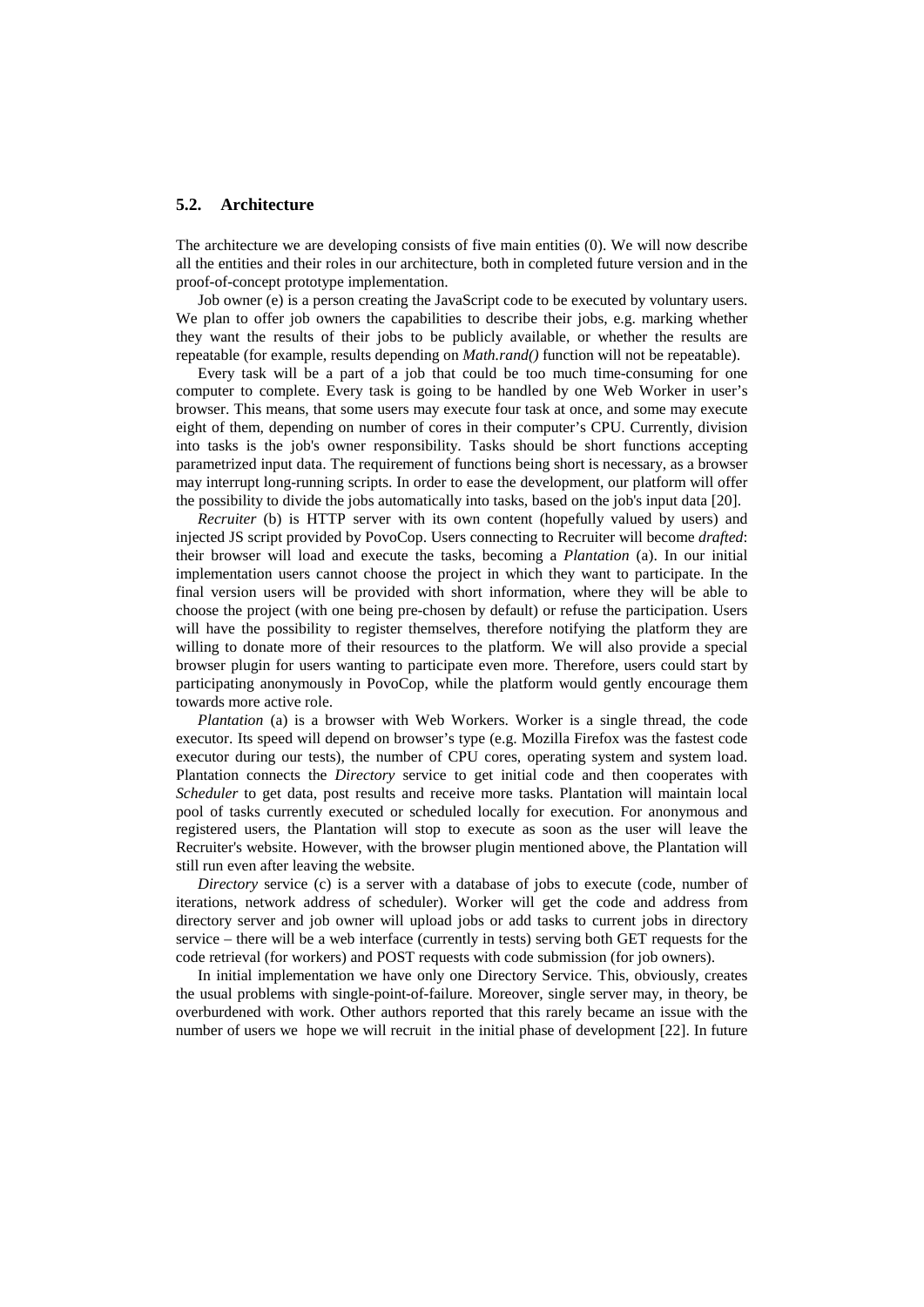we can either try a master-slave replication with fail-over in case of primary replica failure, or we could exploit the natural load balancing offered by DNS, by offering several servers operating under the same DNS name.

*Scheduler* (d) is a server that gives tasks (input data for the code) to workers, and



 $(e)$ 

receives the computing results from them. Along with workers it is the main actor in our system. In addition, it monitors if the workers are still computing tasks. In future it will verify the correctness of the results sent by users. It stores the results in directory service. One scheduler can maintain many jobs; ideally, jobs maintained by one scheduler should share the code and differ only in parameters (i.e. input data). In addition, jobs sharing the code should not be maintained by different schedulers. In the current implementation we have only one Scheduler, but we are currently working on adding more. The required functionality should be finished in the next version of the prototype. We want to develop new scheduling policies, taking into account the fact that some Plantations will be more reliable and predictable than other.

#### **Figure 1. Architecture of PovoCop**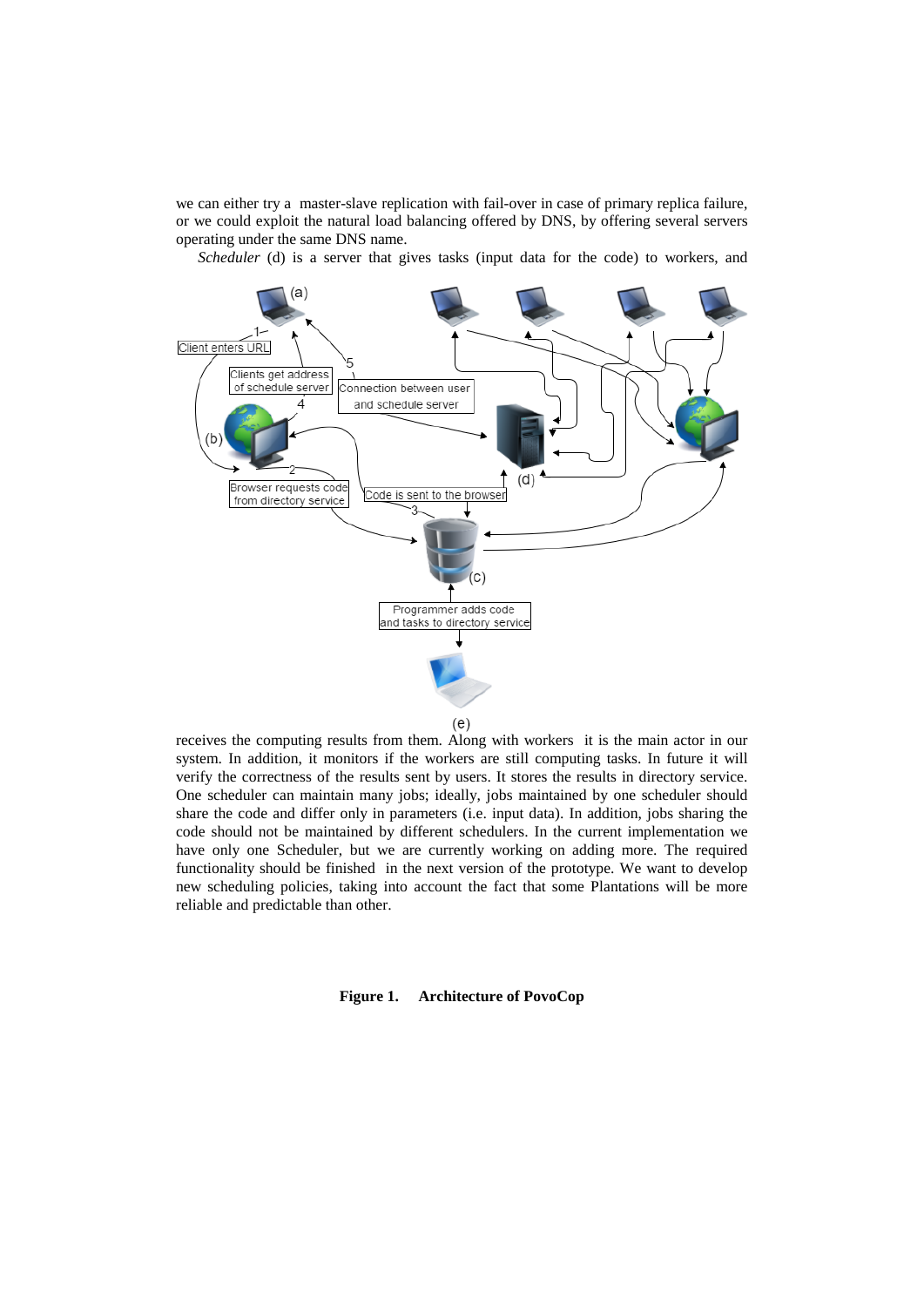communication. Applet first passes its reference to a broker (called "initiator") which passes the RMI reference to all other applets participating in the same session. As described earlier, browserCloud.js [23] uses WebRTC [27] to achieve the same goal. Central server is used only to register browser handles, and message routing is done by the browsers themselves. There exist already libraries such as webGC [11] (based on WebRTC) which could be used to implement direct task-to-task communication. Unfortunately, WebRTC is still not fully supported by all browsers<sup>5</sup>.

Lack of widely accepted and universally available mechanism enabling browsers to communicate constrains the design choices for algorithms developed for BBVC, and is one of the factors, even if minor, limiting the wider acceptance of BBVC. Support for direct task-to-task communication is limited in the papers we reviewed.

#### $4.3.$ Recruiting and keeping the volunteers

Voluntary computing, including browser-based voluntary computing, ultimately cannot exist without recruiting users willing to contribute their machines' resources for a public cause. One have to both attract the users to a project and to keep them interested. Since those problems are shared by both BBVC and voluntary computing in general, the offered solutions should be shared too. In this section we do not concentrate on BBVC only and we discuss the papers analyzing the problem from the perspective of voluntary computing in general.

The great advantage of browser-based voluntary computing is its potential to recruit users from a broader audience than is typical for traditional projects. For example, BOINC seem to attract only particular type of users  $-96.5\%$  of BOINC users were identified as male, 83% of them were labeled as advanced users. Almost no children, women or elders participated in BOINC projects, which stands in stark contrast to a typical internet user profile [18].

The most basic way to get computing power is to pay users or to force them to participate [68], effectively meaning that the voluntary computing becomes voluntary in name only. New volunteers could be recruited by sending email invitations and blog posts  $[45][58]$ , social media  $[19][83]$  or by being reported upon in popular new sites [79]. To attract new users, a flash widget used by OGC [61] allowed to inspect the news fetched from Yahoo Top Stories feed, and in theory could be used to allow social interaction or playing games. Users could run parasitic games, paying with their CPU time by allowing some computation job running in background [2]. This concept was tested in [50] where users played simple snake game, while in the background workers were doing useful work. The experiment was quite successful: an average game lasted about 2 minutes and impact of background computation on users' experience was not perceptible. None of the users rejected the idea of contributing their CPU cycles to the computation.

Some problems may be more interesting to users than others. Fox et al [30] identified environmental protection, weather forecasting and economic growth projection as kind of problems which potentially may attract many volunteers. Whatever the problem is, its

http://iswebrtcreadyyet.com/ Accessed on 9.01.2017 5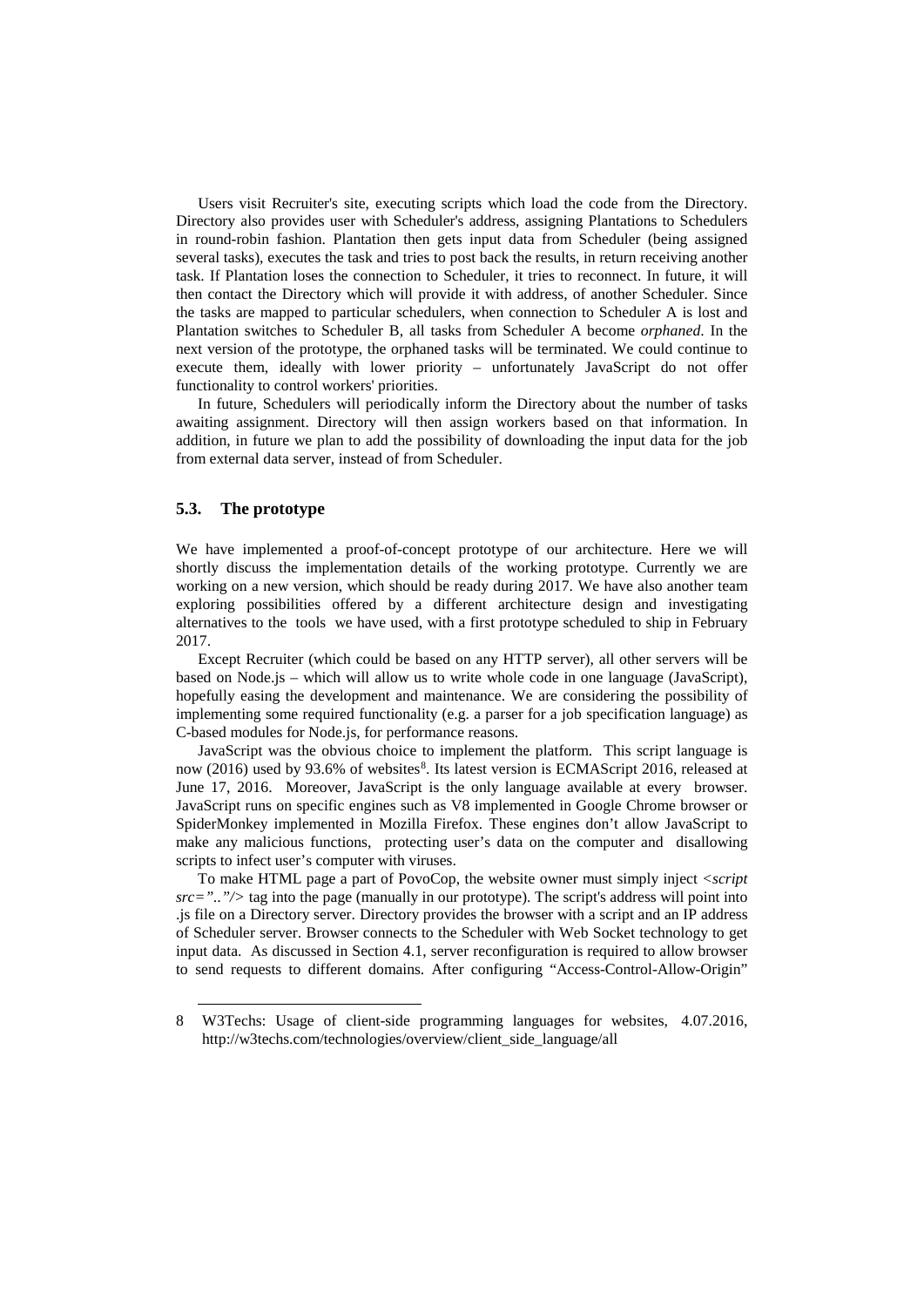header on both Scheduler and Directory, we can enable browser to access the resources on either server.

The initial script uses a quick benchmark to estimate the number of CPU cores of client's browser and the single core's speed. The Scheduler can use this knowledge to send more tasks to multicore computers or prioritize clients with faster CPU's when deciding on tasks distribution. Benchmark computation will be used in the future as part of spotchecking technique, to ensure user actually runs the tasks and returned correct results.

The browser receives code from Directory Service (server written in Node.js) and tasks from Scheduler (also written in Node.js) and creates a Web Worker with the received code and arguments for each task. When the task is done, the Worker emits result to the main browser scope via postMessage/onMessage JavaScript mechanism. Result is then re-emitted to Scheduler via WebSockets. Scheduler saves the result into the database. Scheduler periodically sends PUT requests to Directory Service with the number of currently connected clients and number of tasks left to do 100% of the Job – this data will be used in the next version of the prototype.

The tasks to execute and the results of computing should be automatically sent to/from server without page reload. For the required communication between workers and servers we decided to use WebSockets. Compared to basic HTTP requests (with AJAX), WebSockets do not need headers for each message. Another benefit is the server's ability to send data to any client at any time. Before that technology, a browser had to send a request to server in order to get some data (using techniques such as reverse AJAX/Comet). Many structures can be sent over Web Sockets – String, JSON, Number, Boolean. Reliability of the data is ensured by underlying TCP protocol. WebSocket allows two way communication – server can send message to browser at any moment. Instead of standard WebSockets browser implementation, we use Socket.io extension. Our choice was dictated by additional features provided by Socket.io, such as long pooling or broadcasting.

In order to execute many threads we use WebWorkers. It allows us to run it in a separate runtime. It is safe against XSS attacks (injecting malicious JavaScript code to the WebSites without having permission, i.e. in blog comments) or CSRF (sending requests to other websites using the cookie for logged in users on these websites).

We need a database to store code, results, scope of tasks arguments, and job arguments. We choose noSQL database MongoDB because of it's scalability, ease of use and integration with Node.js with frameworks like Mongoose.

Every Job must have the code, the IP address of scheduler and the scope of tasks to do inserted into the Data Dictionary's database. Job owner must provide an input data for tasks, the interval of arguments to be sent to clients and the code to be executed by them. There has to be a Scheduler working on public IP address. Job owner has to provide an optional function that verifies results, and a non-optional function that divides input arguments to clients.

Jobs posted by job owners may contain unintended errors, e.g. the code may end up in never ending loop. The working version of the prototype has no built-in defenses against such behavior. In the next version, however, we will use Node.js' ability to run code as a child process in the background. Code will be first run as a small task with parameters on server side. If the code won't end after a certain time, child process will be killed and the code will not be inserted into the database.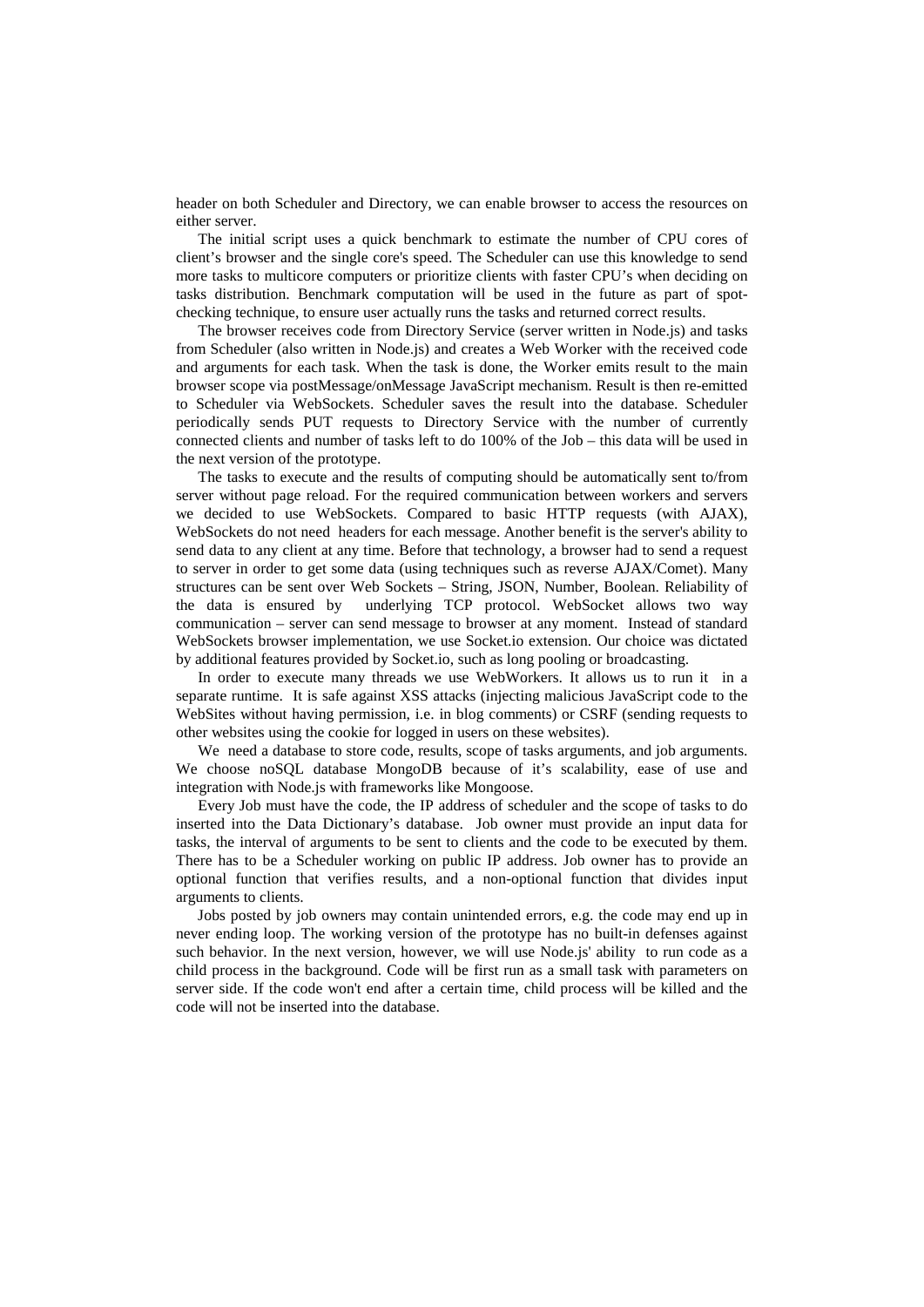| Table 2. | Accuracy of multiplication in JavaScript [84] |
|----------|-----------------------------------------------|
|          |                                               |

| <b>Multiplication</b>                 | <b>Result</b>       |
|---------------------------------------|---------------------|
|                                       | 10000000000000000.0 |
| 1000000000000000.77777777777777777777 | 1000000000000000.8  |
| 100000000000000.777777777777777777*1  | 100000000000000.78  |
|                                       |                     |
| 10.77777777777777777*1                | 10.777777777777779  |
| 1.77777777777777777*1                 | 1.77777777777777777 |
| 1.7777777777777777*1                  | 1.77777777777777777 |
| 1.777777777777777*1                   | 1.7777777777777777  |

Problems with JS performance may limit the scalability of the applications dedicated to the BBVC. JavaScript codes may be substantially sped up using aSings [35] is a subset of JavaScript, code using it should run on most if not all browsers, though old versions may encounter minor problems. An emscripten addressed to convert LLVM bytecodes into very fast JavaScript using asm.js, rivaling even a native code in speed23][80][41]. Therefore, any language which can be commit LLVM bytecodes can be converted into fast JavaScript code using this tool. While several works mention possibility of using the emscripten, we are aware of only one actually using it [23] Scientific codeay in future benefit enormously from technologies such as simd.js [37] allowing JavaScript to use accelerated vector operations. Finally, the recently proposed WebAssemblystandard may solve the performanblem.

All of the mentioned limitations, lack of-tearly components, JS limitations and performance issues limit the acceptance of the BBVC.

#### $4.6.$ **Fault tolerance**

The are several kinds of faults which can affect distributed computation fauBBVC (a tolerancechallenge from Section Worker nodes may fail, users may close the system, the browser, or just the tab running the scripts. All those events mean the task sent to th worker node is lost, and the can be eventually detected by a job scheduler, for example by using timeouts or by subscribing to discovered with WebSocket technology. The lost tasks can be then reallocated by the job scheduler to another worke[88] de [9][57] Assigning tasks in ronoblin fashion may result in natural redundancy and achieving natural resistance to worker node faitor [53][63][67][70]. Task reallocation has positive sideffect of ensuring the computation is not blocked by slowest worker nodes [7][68] Dealing with faults might be left to the developer, who assyto ignore lost result\$64].

<sup>6</sup> http://www.2ality.com/2013/02/ajsrhtml

<sup>7</sup> http://webassemlolig/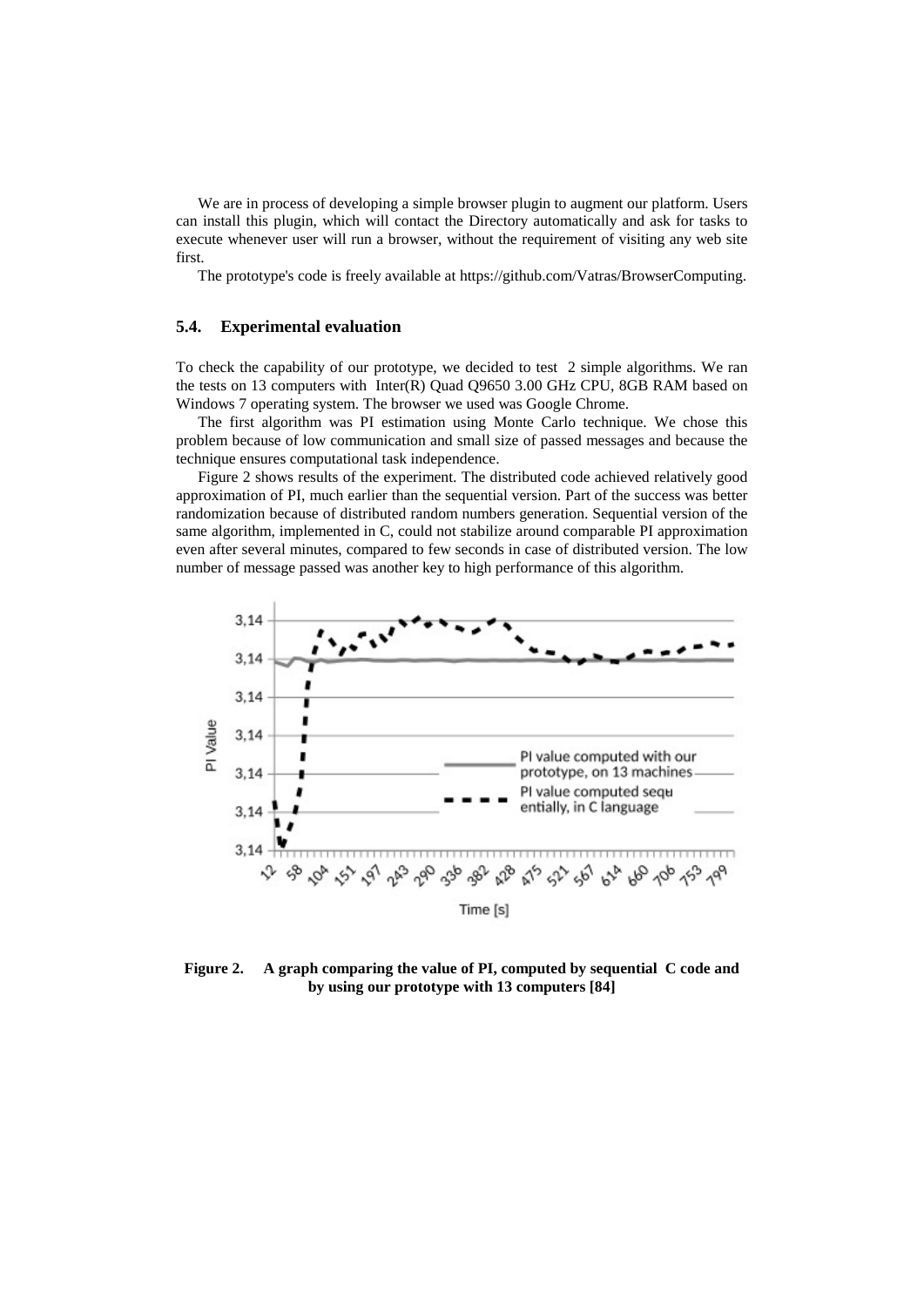As the second algorithm we evaluated the matrix multiplication. We chose this problem to check the abilities of JavaScript in simple math calculations. We also wanted to see the impact of heavy message passing on overall time. In experiments every node received two columns as arrays, multiplied them, sending the results afterward. In this case sequential version was faster than the distributed. The second experiment [\(Figure 3\)](#page-30-1) revealed that it's not the computing speed, but rather the network bandwidth is crucial in running algorithms with heavy input or output messages – the time the browser spent downloading the matrices was higher than time actually spent on computation. We saw similar results in the third experiment (results not shown) with distributed file sort, when distributed algorithm performance was worse in order of magnitude, mostly because of high communication costs.

We conclude our prototype is better suited to the algorithms downloading input data only once, doing basic calculations and sending results back to the server using lightweight messages.



<span id="page-30-1"></span>**Figure 3. Graph showing moments of receiving succeeding columns of matrix multiplication of size 1500 x 1500 – for 13 computers using our prototyp[e\[84\]](#page-39-1)**

### <span id="page-30-0"></span>**6. Related work**

-

One of the first successful large-scale attempts at voluntary computing was GIMPS (Great Internet Mersenne Prime Search) [\[82\],](#page-38-12) started in January 1996. Until January 2016, fifteen previously unknown prime numbers were found<sup>[9](#page-30-2)</sup>, and total average computing power of

<span id="page-30-2"></span><sup>9</sup> ["GIMPS](http://www.mersenne.org/) Project Discovers Largest Known Prime Number: 274,207,281-1", http://www.mersenne.org/primes/?press=M74207281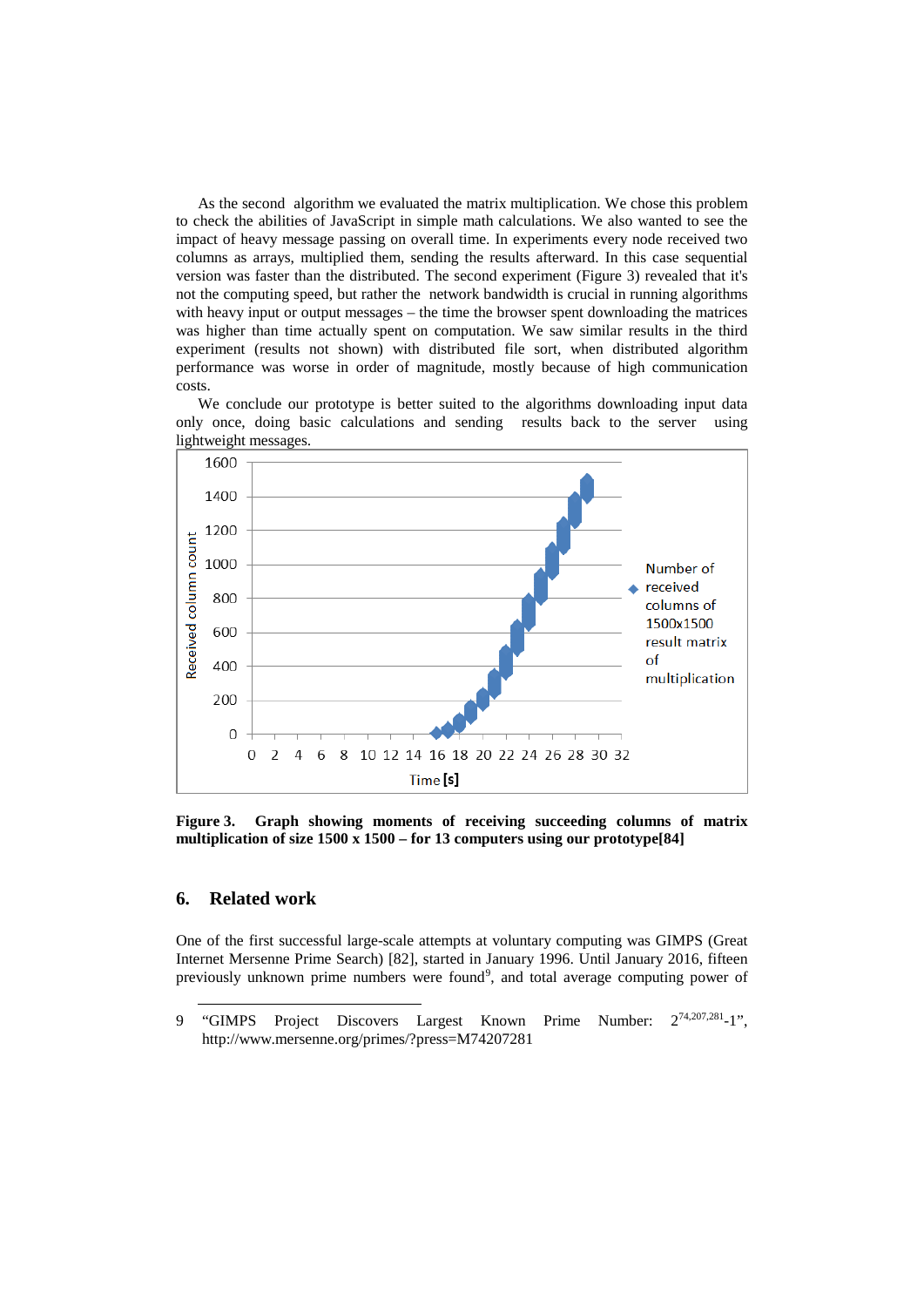GIMPS project amounted to almost 300TFlops<sup>[10](#page-31-0)</sup> (as of June 2016). Another early precursor was distributed.net [\[51\],](#page-36-4) created in 1997 to answer the RSA Secret-key challenge<sup>11</sup>. The third, and probably the most known, was [Seti@Home](mailto:Seti@Home) project, a search for extraterrestial radio signals of artificial origin, oficially started in 1999.

Based on experiences gathered during Seti@Home project, a team from Berkeley university created BOINC (Berkeley Open Infrastructure for Network Computing) [\[3\].](#page-33-0)  BOINC is a common infrastructure for distributed voluntary computing. Currently there are at least 57 projects based on BOINC, with close to half million volunteers and more than nine hundred thousands computers, contributing on average 10.5 PetaFLOPS. The largest BOINC project is still Seti@Home, with 1.6 million users, while the smallest project, BMG@Home attracted just 170 volunteers<sup>[12](#page-31-2)</sup>. Other popular projects are Predictor@Home (study of protein behavior), Folding@Home (protein folding), climateprediction.net, climate@home (study of climate changes) and many more. Almost half of compute power is dedicated to top five BOINC project[s \[75\].](#page-38-0)

BOINC applications can be screensavers, window services or standalone application. To decrease the amount of effort in developing new BOINC applications and their maintenance, a virtual machine approach was implemented [\[36\].](#page-35-10) First, the application is compiled for a particular virtual machine. Later, a virtual machine image is created (virtualization-friendly linux plus the instantiation data). Finally, users must install a manager responsible for downloading, unwrapping and running virtual machine images. A lot of effort was put into assuring the last step would be as easy as possible.

Another project with similar goals is XtremWeb [\[28\].](#page-35-0) Anyone can set up a project using XtremWeb, starting his or hers own web page. The only requirement is that the "collaborators" must contribute some of their leftover computing power to original XtremWeb.

In XtremWeb, worker initiates the connection with the main server and receives list of servers providing the jobs, as well as how to contact to those servers (i.e what protocol they use and on which port they listen). Clients request work matching their specification. This specification contains description of client's operating system and architecture, and specifies what binaries already are in client's possession. Server answers by sending back the job and address to which client should upload the results. Client periodically pings the server to assure the server its still alive. Clients which do no respond for a long time are considered dead. Job assigned to dead clients is rescheduled. Clients are written in Java, using an interface allowing to call system calls (in C). XtremWeb contains dispatcher which is responsible to choosing the jobs (for example, based on their priority) which are then send to scheduler responsible for scheduling their execution.

The EDGeS project [\[75\]](#page-38-0) aimed to join computing resources of institutional grids (in this case, from EGEE – Enabling Grids for E-sciencE) and desktop grids, i.e. XtremWeb and BOINC. The ultimate goal was to create special "bridges" enabling grids to act as clients for BOINC and XtremWeb-based projects, and also to allow using BOINC and XtremWeb infrastructure for executing jobs submitted to EGEE grids.

1

<span id="page-31-0"></span><sup>10</sup> "PrimeNet Activity Summary 2016-06-24 15:00 UTC", http://www.mersenne.org/primenet/

<span id="page-31-1"></span><sup>11</sup> "distributed.net History & Timeline", http://www.distributed.net/History

<span id="page-31-2"></span><sup>12</sup> Retrieved at June the 23 2016 from http://boinc.berkeley.edu/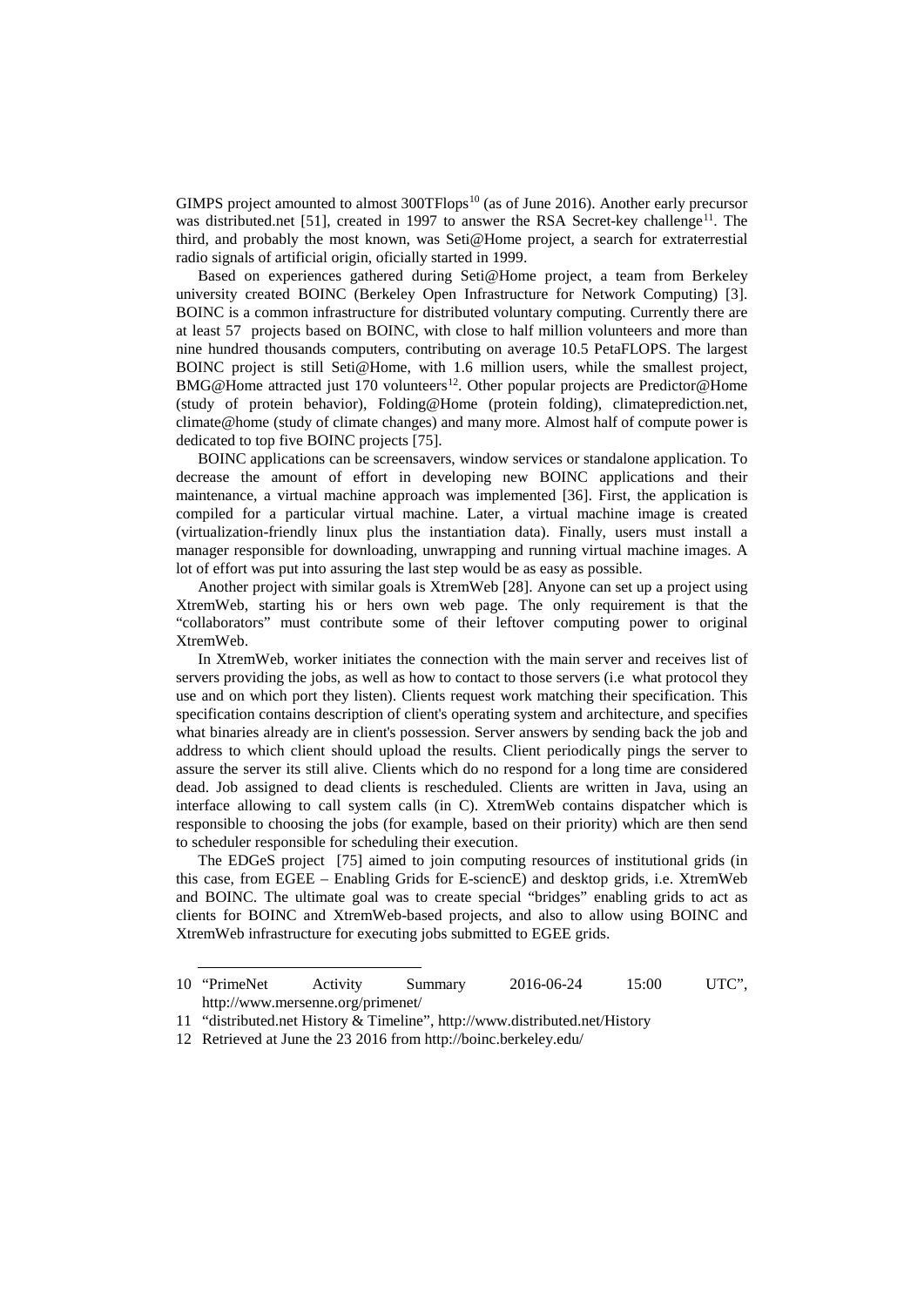The existing surveys on voluntary computing in general [\[26\]\[78\],](#page-35-1) but the surveys we are familiar with dedicate a very limited space for browser-based solutions and describe only the most popular proposals.

A concept related to voluntary computing is crowd computing or "citizen science" (leveraging human abilities for scientific purposes) where humans participate in solving scientific problems. While they contribute their computing resources (by running applications provided by the project teams), the key difference is that they contribute also their skills and knowledge.

There are still problems where a human can relatively quickly find the solution, or good approximation of the solution, while there are no known algorithms or they are slow. One example is pattern recognition. Zooniverse [\[72\]](#page-38-13) exploits unique human abilities in pattern recognition by encouraging volunteers to participate in projects involving classification of the galaxies, finding exoplanets or classifying wild bees captured by motion cameras in jungle near Serengeti. In 2014 900.000 volunteers participated in 20 projects, and 59 scholarly articles were published with Zooniverse findings.

A related concept are Games With A Purpose (GWAP) or Human Computing Games. In [\[17\]](#page-34-11) it was shown that when NP-complete graph-related problems are presented as task of determining whether some puzzle is solveable (or not), human players can to find a solution within minutes (when algorithmic approach required hours or even days). In one case novice player devised a novel strategy which eluded an expert researcher (and his three students) studying this problem for three years. Using games has advantage of appealing to larger user base: about 71% of people playing puzzle games are women, and 37% are people in their 40s [\[18\].](#page-34-10)

FoldIt was descendant of Rosetta@Home – the participants in that project were often frustrated that they were seeing an obvious solution, but were not able to refine the results found by algorithms [\[43\].](#page-36-7) In FoldIt players manipulate protein structures using interactive visual tools. Players can create micro-programs, called recipes (a name most likely chosen to sound as non-technical as possible), which can be edited and shared, optimized collectively by society of FoldIt players (though recipes can be private to their creator and/or his team). Some of the recipes are comparable to algorithms created by experts. Within 3 and half month, 721 players run 5488 unique recipes. 568 players wrote 5202 recipes. In January 2013, 2200 players were active.

The input of volunteers to solving scientific problems is much appreciated. "FoldIt players" are credited as coauthors or at least two scientific papers [\[42\]\[43\].](#page-36-8) For example, within ten days players were able to find a workable 3D structure of Mason-Pfizer monkey virus M-PMV retroviral protease  $-$  a problem for which there was no solution for previous 15 years. As retroviral proteases have critical role in virus proliferation and maturation, this potentially can help design anti-retroviral drugs, including AIDS drugs.

<span id="page-32-0"></span>Browser-based approaches may also be used to create distributed file system [\[49\]\[46\],](#page-36-9)  "stealing" disk space from users.

# **7. Conclusions**

We have surveyed three generations of browser-based voluntary computing, discussing their commonalities and differences. We have presented the issues shared by all BBVC (and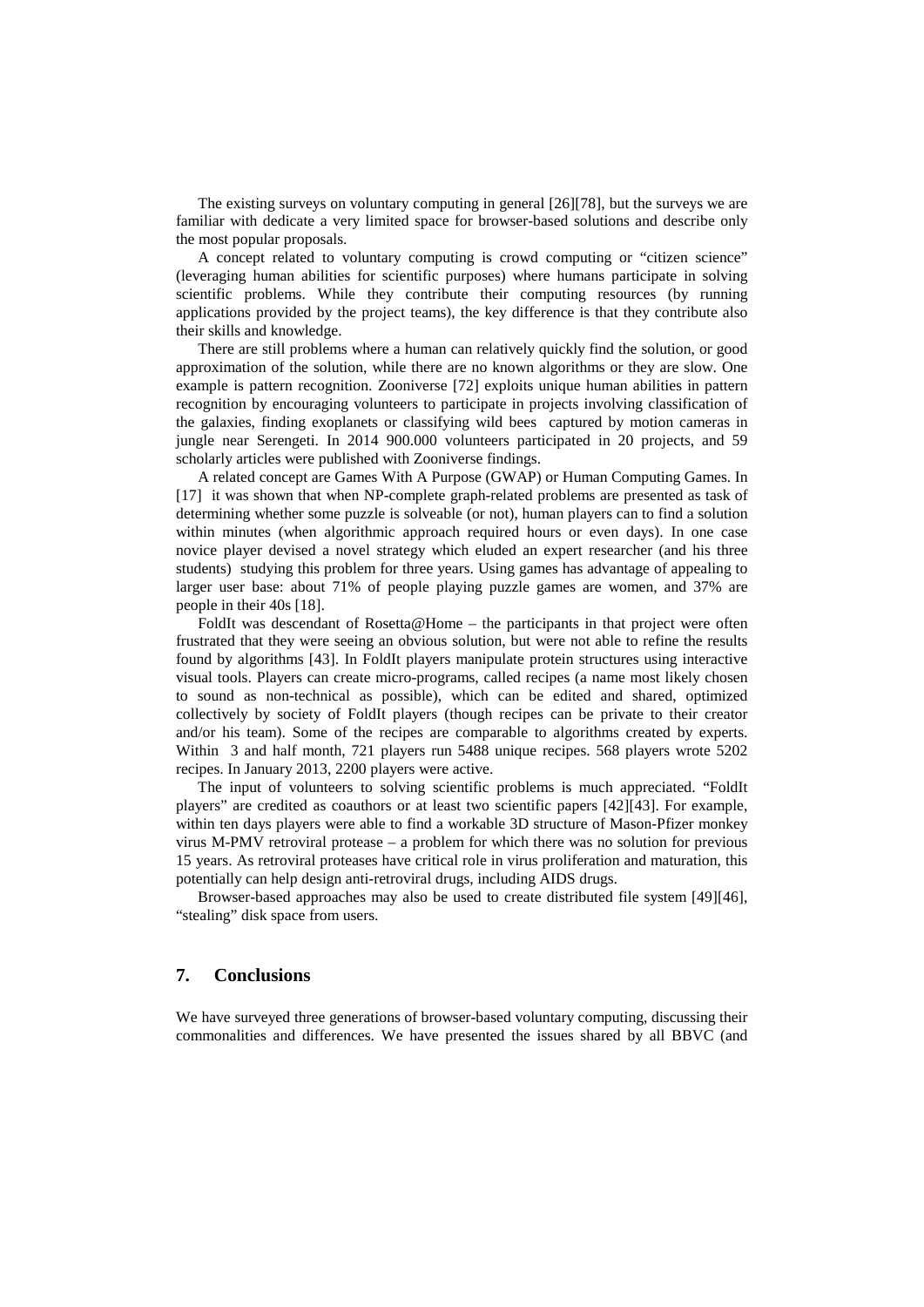Model training is divided into the iterations. Each worker is told how long it should run, based on estimation of the network latency to the master. New worker nodes must wait for end of the iteration before they may join the computation. Unfortunately, in each iteration master waits for the slowest worker. Master, uploads and allocates new data initializes new workers, handles the reduce step, monitors latency, detects lost worker nodes via timeout and reallocates the data when necessary, and finally broadcasts new parameters.

Krupa et al [47] and their followup work Turek et al [74] proposed to create a search engine consisting of ensemble of browsers and two layers of servers. Browsers are responsible for lexical analysis and parsing, detection of URLs links in texts, processing the content and index building (e.g. of words in parsed pages). Servers distribute work. Each second layer server manages a subset of first layer servers, but in order for the system to be more fault tolerant, the second layer servers also know some randomly chosen servers managed by other second layer servers. That allows failover in case of failure of some second layer server.

In their proposal, search scripts are written first by experts in new formal language and then submitted to second layer servers, which rewrite them into JavaScript, containing definitions of search rules and implementation of the text processing algorithm. JS scripts are sent to the first layer servers. The work is further distributed based on addresses of pages to be searched: second layer servers manage their own range of overlapping URLs, those ranges are then partitioned amongst servers from the first layer, which further partitions them amongst the workers. Work distribution uses the data about workers' performance gathered by the first layer servers. Second layer servers then collect the results: pages meeting search criteria plus newly detected URLs and return them to job owner.

**Comcute**[12] and a followup work by another team, **Comcute**, $js[22]$  are another proofof-concept implementations. The architecture consists from comcute cores, responsible for starting and stopping the jobs, partitioning the data and aggregating the results, the dispatchers (called also proxies in some papers) controlled by one of the cores, responsible for assigning the jobs to the workers (browsers) and separating the core servers from direct interaction with the workers [10]. Based on a job owner description, cores may automatically divide input data and create an appropriate number of tasks [13][48]. A separate layer provides an entry point for job owners wishing to submit, delete or monitor their jobs. Somewhat surprisingly, in experimental evaluation of **Comcute.js** [22] the centralized architecture with one dispatcher worked the best.

The jobs submitted to comcute consist of data and JS code, and are divided into tasks (having the same code, but different input data). Dispatchers download JSON description of tasks from the core, dispatch the tasks to workers, and then send the results back to the core. Core aggregates the results and monitors the computation, though it's not clear to us whether the monitoring signifies anything more besides tracking the progress of the computation.

**Capataz** [54] [55] is a library created to support voluntary computing. The applications must import capataz library and run within Node.js. Application can post a job to the server, which returns them a Future object. When workers return the results, the Future object is resolved allowing application to continue.

They suggested job bundling, where server sends the same code with many different sets of input data, speculating that browser's just-in-time compiler reuses the JavaScript code in case of job bundling, while it is not reusing the code when the same script is fetched several times in a row.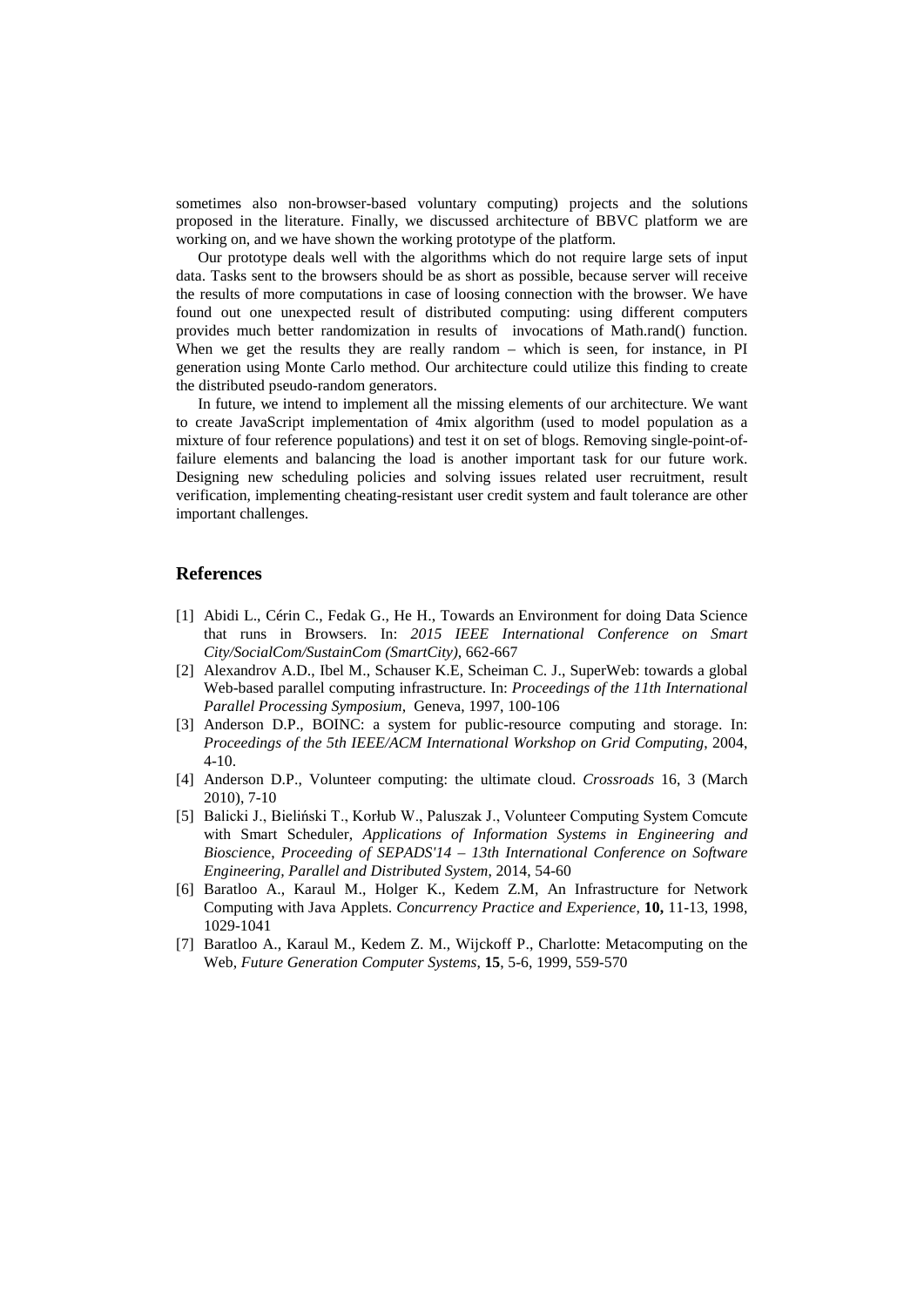- <span id="page-34-6"></span>[8] Berry K., Distributed and Grid Computing via the Browser, In *Proceedings of the 3rd Villanova University Undergraduate Computer Science Research Symposium (CSRS 2009)*, Villanova University, 2009, Retrieved: http://www.csc.villanova.edu/~tway/courses/csc3990/f2009/csrs2009/Kevin\_Berry\_Gri d\_Computing\_CSRS\_2009.pdf
- <span id="page-34-4"></span>[9] Boldrin F., Taddia C., Mazzini G., Distributed Computing Through Web Browser. *2007 IEEE 66th Vehicular Technology Conference*, Baltimore, MD, 2007, 2020-2024
- <span id="page-34-5"></span>[10]Brudło P., Foundations of Grid Processing for the Comcute System, in: Balicki J., Krawczyk H., Nawarecki E. (eds.), *Grid and Volunteer Computing*, Gdańsk University of Technology Press, Gdańsk, 2012, 33-39
- <span id="page-34-9"></span>[11]Carvajal-Gómez R., Frey D., Simonin M., Kermarrec A. M., WebGC Gossiping on Browsers Without a Server. In *Web Information Systems Engineering–WISE 2015, Springer International Publishing*, 332-336
- <span id="page-34-8"></span>[12]Czarnul P., Kuchta J., Matuszak M., Parallel Computations in the Volunteer–Based Comcute System, in: Goos G., Hartmanis J., van Leeuwen *Parallel processing and Applied Mathematics, Lecture Notes in Computer Science*, **8384**, Berlin, Heidelberg, Springer-Verlag, 2014, 261–271
- <span id="page-34-0"></span>[13]Czarnul P., On configurability of Distributed Volunteer-based Computing in the Comcute system, in: Balicki J., Krawczyk H., Nawarecki E. (eds.), *Grid and Volunteer Computing*, Gdańsk University of Technology Press, Gdańsk, 2012, 53-69
- <span id="page-34-1"></span>[14]Liu Ch., White R.W., Dumais S., Understanding web browsing behaviors through Weibull analysis of dwell time. In *Proceedings of the 33rd international ACM SIGIR conference on Research and development in information retrieval* (SIGIR '10). ACM, New York, NY, USA, 2010, 379-386. DOI=http://dx.doi.org/10.1145/1835449.1835513
- [15]Charalampidis I., Berzano D., Blomer J., Buncic P., Ganis G., Meusel R., Segal, B. CernVM WebAPI-Controlling Virtual Machines from the Web. In *Journal of Physics: Conference Series*, **664**, 2, 2015, 022010, IOP Publishing
- <span id="page-34-2"></span>[16]Christiansen B. O., Cappello P., Ionescu M. F., Neary, M. O., Schauser, K. E., Wu, D., Javelin: Internet-based parallel computing using Java. *Concurrency: Pract. Exper.*, **9**, 1997, 1139–1160
- <span id="page-34-11"></span>[17]Cusack C., Largent J., Alfuth R., Klask K.. Online games as social-computational systems for solving np-complete problems. In: *Meaningful play*, 2010
- <span id="page-34-10"></span>[18]Cusack C., Martens C., Mutreja P., Volunteer computing using casual games. In: *Proceedings of Future Play 2006 International Conference on the Future of Game Design and Technolog*y, October 2006*,* 1-8
- <span id="page-34-3"></span>[19]Cushing R., Putra G.H.H., Koulouzis S., Belloum A., Bubak M., de Laat C., Distributed Computing on an Ensemble of Browsers. *IEEE Internet Computing*, **17**, 5, Sept.-Oct., 2013, 54-61
- [20]Danilecki A., Fabisiak T., Kaszubowski M., Job Description Language for a Browserbased Computing Plaftorm: A Preliminary Report, Accepted for the *9th Asian Conference on Intelligent Information and Database Systems*, April 2017, Kanazawa, Japan
- <span id="page-34-7"></span>[21]Dean J., Ghemawat S., MapReduce: simplified data processing on large clusters. *Communications ACM* , **51**, 1, January 2008, 107-113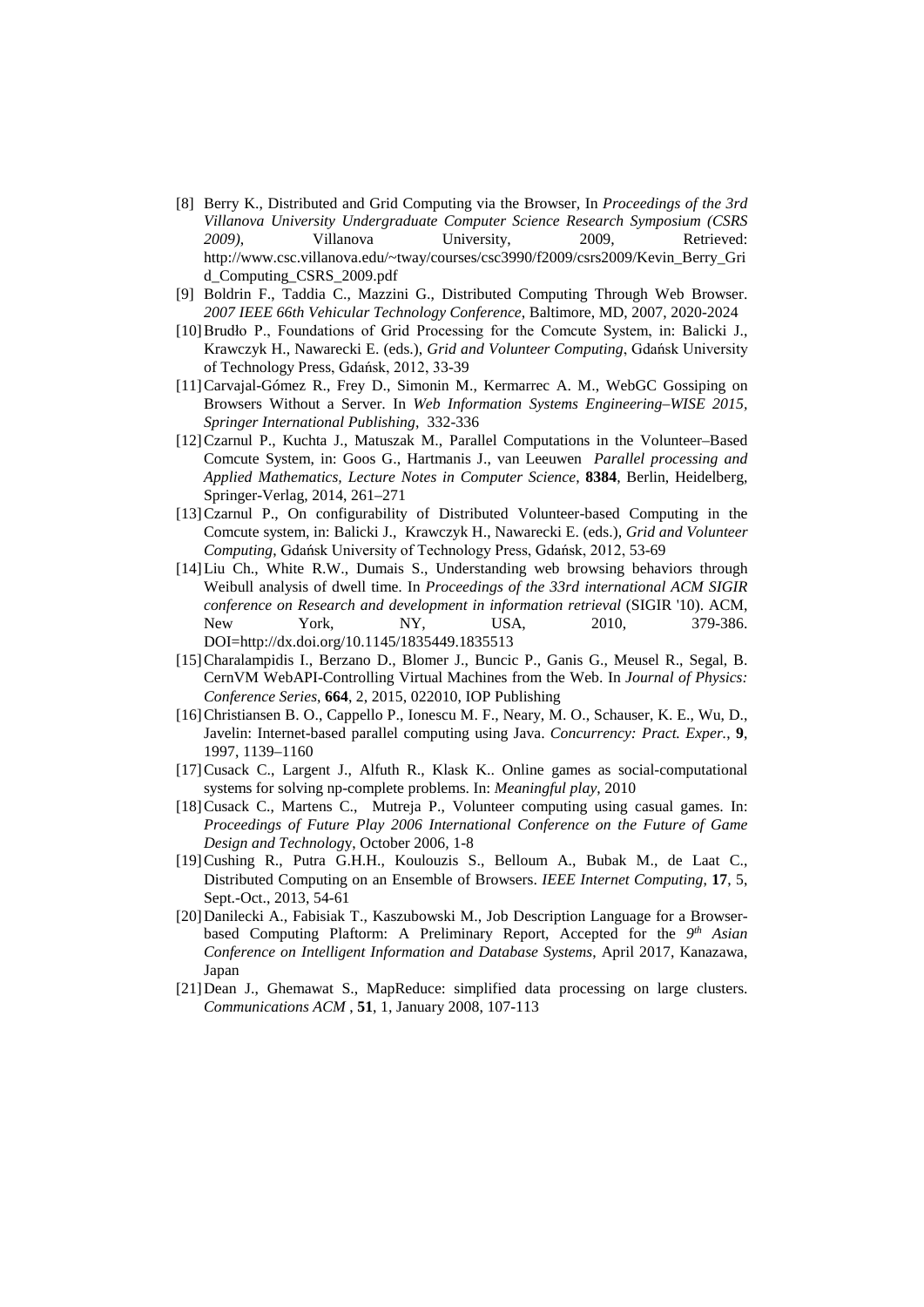visit a web page, unwittingly running a client-side code: fetching the fitness tests from server, running them within PushScript engine and sending back results to server, and then after a small delay – asking for new problem to solve. They implemented server-side code mainly in PHP, except Push3 engine which was in  $C_{++}$ .

The third solution, RABC (Riken AJAX Browser Computing) came from Japan [45]. RABC aimed at creating simple environment SETI@Home-like projects. The distinguishing feature of this proposal was the fact that the kernel agent – JS code embedded within a HTML page – was trying to adapt its behavior (requesting tasks, returning the results) to network bandwidth.

The second proposal we know to use the genetic algorithms appeared in 2008 [58]. They used JSON instead of XML, hence the name AGAJAJ(Asynchronous Genetic Algorithm with JavaScript and JSON). AGAJAJ employed one central server. Volunteers visiting the server's page downloaded a code (written JavaScript) which fetched the parameters from the servers, ran several preset number of generation and then sent back the results (best individual according to fitness function) to the server. Server chose the best individual from all workers and sent it back for another round of generation. Eventually clients were shown the best results and were given chance to restart old experiment or start a new one.

The apparent performance problems with JavaScript led to create at least one Flashbased solution, Online Community Grid (OGC) [61]. Adobe Flash speed was comparable to Java applets. OGC envisaged webmasters putting a small flash widget on their sites. Users visiting the site for the first time would be able to choose whether to participate in one of available projects. Because work would be terminated whenever user would leave the site (by closing a tab, surfing to another page or closing the browser) the running processes were checkpointed every few seconds, in order to allow the work to be resumed when user would later return to the page.

We consider the second-generation to end at 2009, with two proof-of-concept implementations, of distributed hashing in [8] and of map-reduce by a blogger and web developer Ilya Grigorik [34]. In Grigorik's prototype worker node first makes a GET request to job-server, and receives an allocated unit of work with redirection to a prepared site containing mostly JavaScript code to execute. This code would contain typical mapreduce functions and then would emit the results back to the server by creating invisible form, filling it with the results, and submitting it.

Second-generation suffered from the JavaScript's lack of support for threads. For example, in [9] authors discussed at length how to re-engineer the programming loops in order for web pages to being responsive. Their solution was a creation of special function, which run only few iterations of the loop and then rescheduled itself for further future execution.

Another problem was poor performance of browser's JavaScript engines. In 2007, JavaScript was between 9.8 to 23.2 times slower (depending on the platform ) than Java code for a simple mathematical task of random numbers generation [45]. Compared to C, the results were even worse: the browser-based JavaScript engine was between 20 to 200 times slower (depending on platform and browser) [44].

Developers also had to fight with JavaScript same-origin policy (where script from some address domain, e.g. put.poznan.pl, for security reason could not visit URLs from different domain, say github.pl – see Section 4.1). Finally, there had not existed standardized, mature and popular solutions for direct browser-to-browser communication, preventing any direct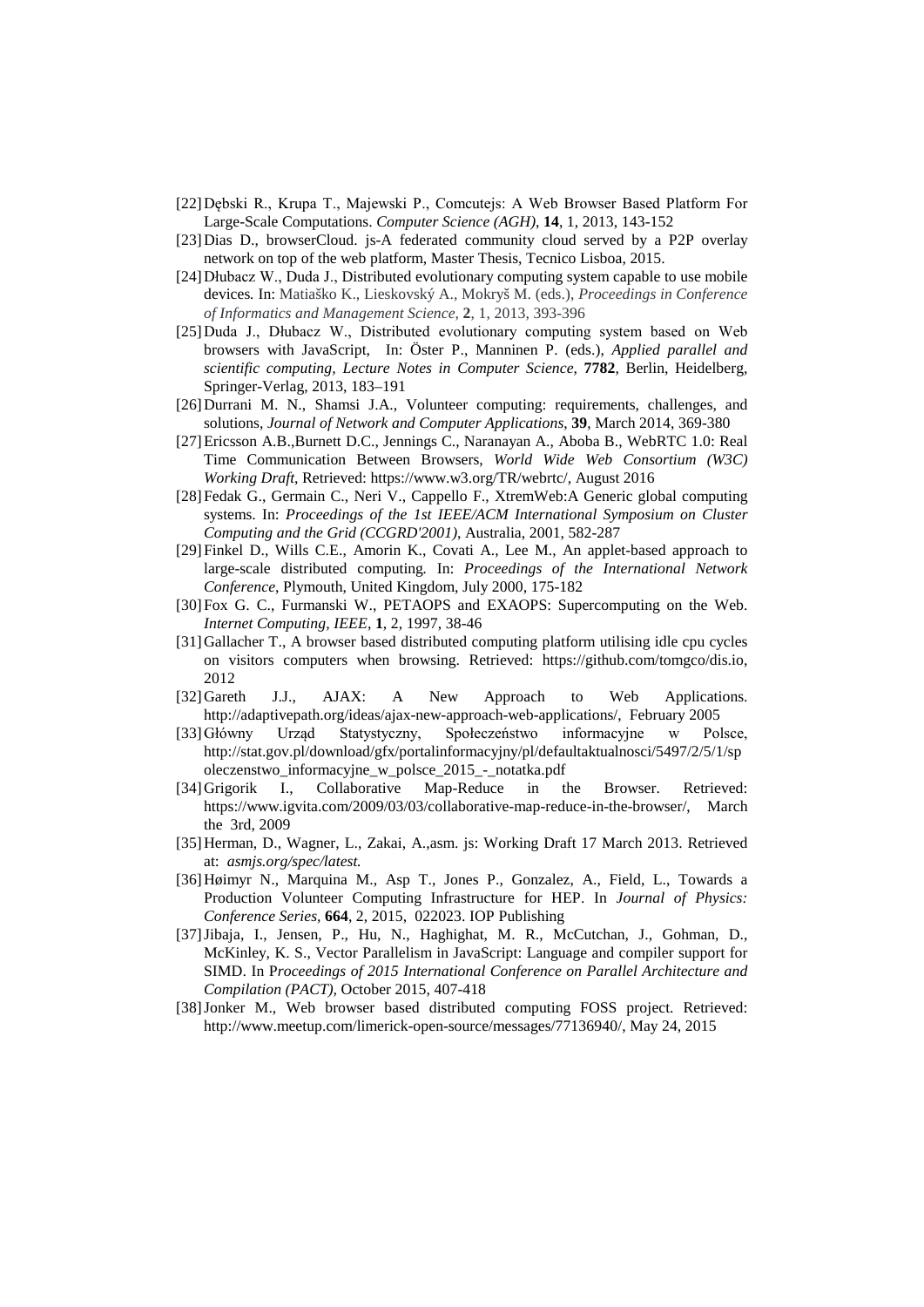- [39]Kajitani S., Nogami Y., Fukushi M., Amano N., A performance evaluation of Webbased volunteer computing using applications with GMP, In: *2015 IEEE International Conference on Consumer Electronics - Taiwan (ICCE-TW),*, Taipei, 2015, 41-42
- [40]Kajitani S., Nogami Y., Miyoshi S., Austin T., Volunteer Computing for Solving an Elliptic Curve Discrete Logarithm Problem, In: *2015 Third International Symposium on Computing and Networking (CANDAR)*, Sapporo, pp. 122-126
- <span id="page-36-6"></span>[41]Khan F., Foley-Bourgon V., Kathrotia S., Lavoie E., Using JavaScript and WebCL for numerical computations: a comparative study of native and web technologies. In *Proceedings of the 10th ACM Symposium on Dynamic Languages (DLS'14)*, ACM, New York, NY, USA, 2014, 91-102
- <span id="page-36-8"></span>[42]Khatib F., Cooper S., Tyka M. D., Xu K., Makedon I., Popović Z., FoldIt Players, Algorithm discovery by protein folding game players. *Proceedings of the National Academy of Sciences*, *108*(47), 2011, 18949-18953
- <span id="page-36-7"></span>[43]Khatib F., DiMaio F., Foldit Contenders Group, Foldit Void Crushers Group, Cooper S., Kazmierczyk M., Baker, D., Crystal structure of a monomeric retroviral protease solved by protein folding game players. *Nature Structural & Molecular Biology*, **18**, 10, 2011, 1175–1177
- <span id="page-36-0"></span>[44]Klein J., Spector L., Unwitting distributed genetic programming via asynchronous JavaScript and XML. In: *Proceedings of the 9th annual conference on Genetic and evolutionary computation* (GECCO '07). ACM, New York, NY, USA, 2007, 1628- 1635
- <span id="page-36-3"></span>[45]Konishi F., Ohki S., Konagaya A., Umestu R., Ishii M., RABC: A conceptual design of pervasive infrastructure for browser computing based on AJAX technologies. In *Seventh IEEE International Symposium on Cluster Computing and the Grid, 2007, CCGRID 2007,* IEEE, 2007, 661-672
- [46]Kruliš M., Falt Z., Zavoral F., Exploiting HTML5 Technologies for Distributed Parasitic Web Storage. *Databases, Texts*, 2014, 71.
- <span id="page-36-2"></span>[47]Krupa T., Majewski P., Kowalczyk B., Turek W., On-Demand Web Search Using Browser-Based Volunteer Computing. In: *Proceedings of 6th International Conference on Complex, Intelligent and Software Intensive Systems (CISIS)*, Palermo, 2012, 184- 190
- <span id="page-36-5"></span>[48]Kuchta P., in: Balicki J., Data partitioning and Task Management in the Clustered Server Layer of the Volunteer-based Computation System, in: Krawczyk H., Nawarecki E. (eds.), *Grid and Volunteer Computing*, Gdańsk University of Technology Press, Gdańsk, 2012, 40-52
- <span id="page-36-9"></span>[49]Kuhara M., Amano N., Watanabe K., Nogami Y., Fukushi M., A peer-to-peer communication function among Web browsers for Web-based Volunteer Computing, *Communications and Information Technologies (ISCIT), 2014 14th International Symposium on*, Incheon, 2014, 383-387
- <span id="page-36-1"></span>[50]Langhans, P., Wieser, C., Bry, F. Crowdsourcing MapReduce: JSMapReduce. In: *Proceedings of the 22nd international conference on World Wide Web companion*, International World Wide Web Conferences Steering Committee, May 2013, 253-256
- <span id="page-36-4"></span>[51]Lawton G., Distributed net applications create virtual supercomputers. *Computer*, 2000, **6**, 16-20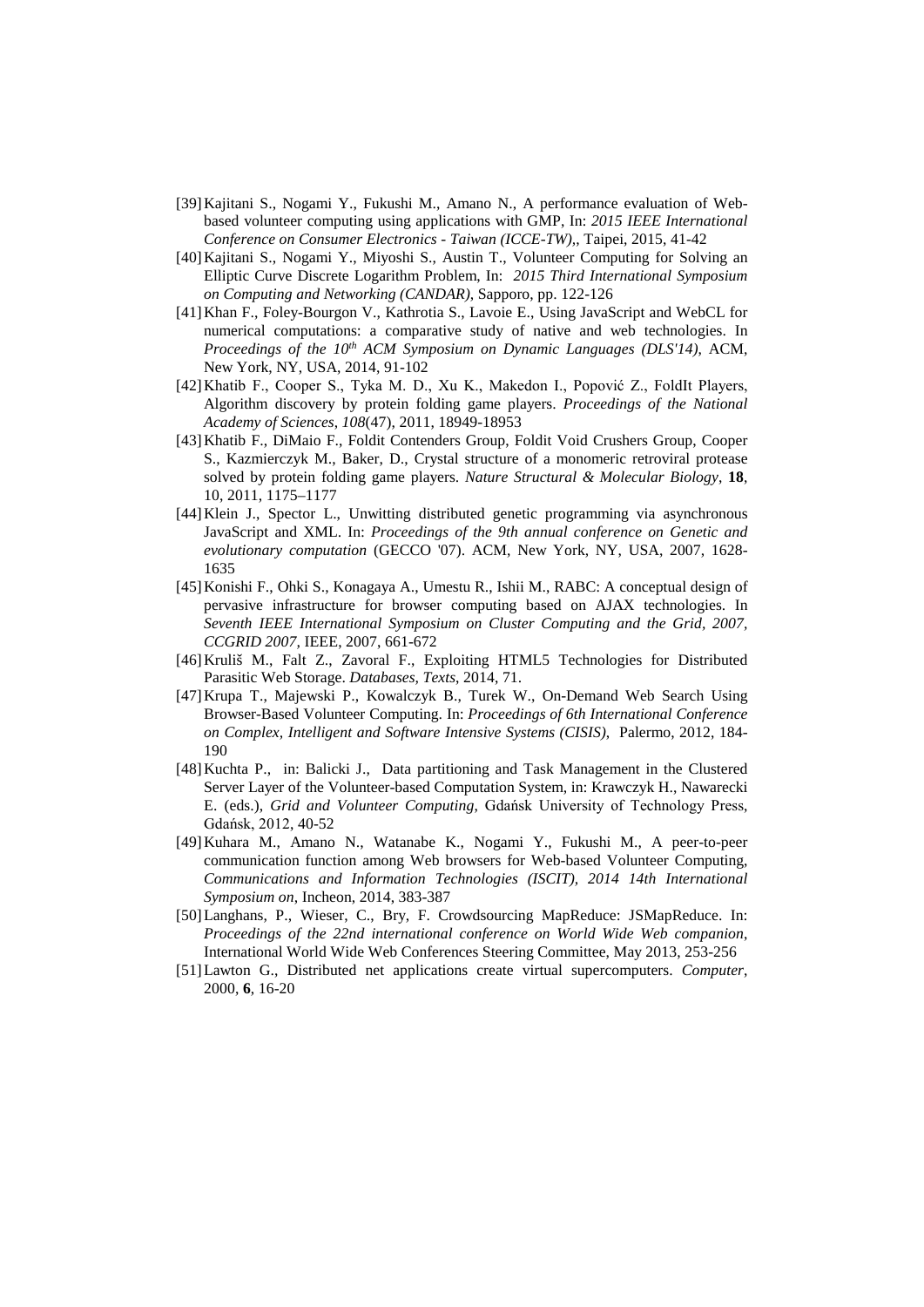#### $3.1.$ The first generation: Dead applets society

In the first-generation of browser-based voluntary computing proposals, jobs were implemented as Java applets (called "distriblets" in [29] and "computelets" in [64]. Typically, the applications were listed at a website. User had to choose which computation to run, which usually required him or her to click on the link and download an applet (e.g. [6][7][29]. The applets either contained the necessary input data or connected to a server requesting work (possibly using UDP instead of HTTP as in DAMPP [77]). After finishing the work, the applet would send back the results and ask for another task to execute. Some solutions allowed offline computation: in [29] and [16] a user could download applet, disconnect, and when later he or she would reconnect; the applet would send back the computed results.

To the best of our knowledge, the first implementation of the idea was Charlotte [7], appearing in 1996. The applications had to be written especially for Charlotte and had limited scalability (as its intended use was limited to the authors' home university). Charlotte provided Distributed Shared Memory abstraction, via wrapper classes of common types and explicit "set" and "get" function calls. Programs had to be registered at the project's website. User visiting the site could click one of the listed URLs, loading and executing "worker" applets. In addition, a standalone Java program**smanager**, resided on a web server's site, one for each distributed application. The web was used only for coordination between clients and job creators. Charlotte programs could indirectly communicate via managers In their followup work  $\lceil 6 \rceil$  they described a Knitting Factory directory service, implemented as JavaScript-enriched HTML page. JavaScript constructed new URL, with search state passed as a part of the created URL, and instructed the browser to follow the URL. Sear ching took place solely on users' browsers.

We will now describe three first-generation solutions in more detail. Two of them were chosen because they are the most known in the literature and may be considered the early paragons of browser-based solution: Javelin [16] and Bayanihan [68] In addition, we decided to discuss POPCORN [64] because of its interesting economy-based interaction between job owners and worker nodes.

**Javelin** is a prototype implementation of the SuperWeb architecture [2]. The architecture consists from brokers, hosts and clients and, in general, does notdepend upon Java/browser combination. Client create Java programs, applets, which they then register at **broker** Applets belonging to the same application could communicate via broker. Programs are not sent to broker; only their URL addresses are sent. Dung registration clients estimate how much resources will be used by their tasks.

**Hosts** (i.e. worker nodes) were the machines willing to provide their resources (CPU power, storage, memory) to clients. Hosts had to register at brokers. Hosts could specify when their resources may be used and what percentage of a given resource would be available for use. Their SuperWeb architecture demanded the hosts to provide a sandboxed environment in which tasks would be safely executed. This was their primary motiva tion for choosing applets and browsers, as they obviously provide the required safe environment.

Brokers coordinated between clients and hosts. They ran accounting, giving credits to users. Those credits were envisaged to be later exchanged for "cyber morey, access to software licenses, cheap internet access or free cpu time". When host registered at broker, it received URL of jobs submitted by clients. Host downloaded an applet from a specified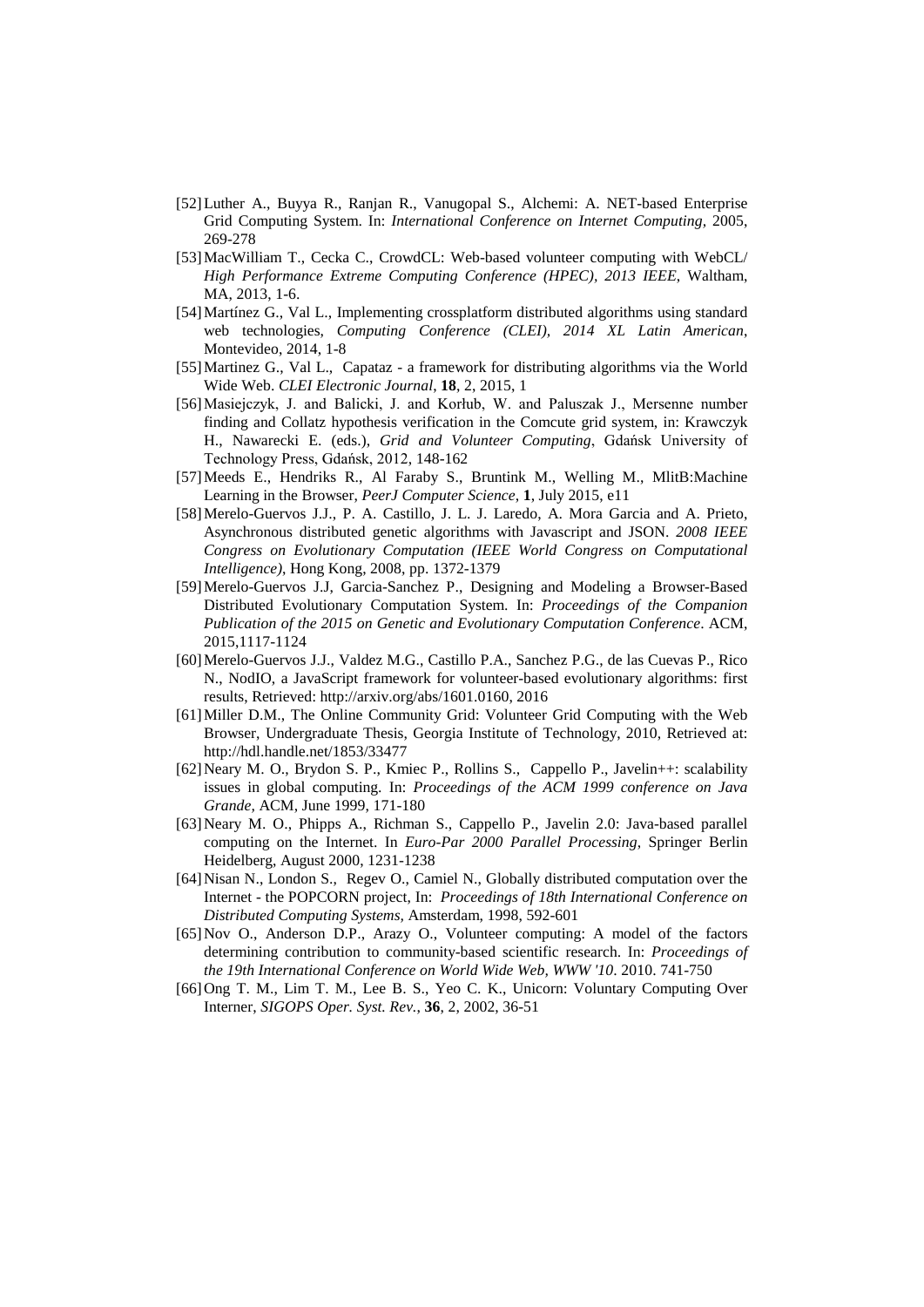- <span id="page-38-3"></span>[67]Ryza S., Wall T., *MRJS:* A JavaScript MapReduce Framework for Web Browsers. Retrieved: http://www.cs.brown.edu/courses/csci2950-u/f11/papers/mrjs.pdf (2010).
- <span id="page-38-4"></span>[68]Sarmenta L.F.G., Bayanihan: Web-based volunteer computing using Java. In: *Worldwide Computing and Its Applications—WWCA'98*. Springer Berlin Heidelberg, 1998, 444-461
- <span id="page-38-7"></span>[69]Sarmenta L.F.G., Hirano S., Bayanihan: building and studying web-based volunteer computing systems using Java. *Future Generation Computer Systems*, **15**, 5–6, October 1999, 675-686
- <span id="page-38-11"></span>[70] Sarmenta L.F.G., An adaptive, fault-tolerant implementation of BSP for Java-based volunteer computing systems. In: *Parallel and Distributed Processing*. Springer Berlin Heidelberg, 1999, 763-780
- <span id="page-38-6"></span>[71]Simonarson S., Browser Based Distributed Computing, Retrieved: https://www.tjhsst.edu/~rlatimer/techlab10/SimonarsonPaperQ1-09.pdf, 2010
- <span id="page-38-13"></span>[72]Simpson R., Page K.R., De Roure D., Zooniverse: observing the world's largest citizen science platform. In *Proceedings of the 23rd International Conference on World Wide Web* (WWW '14 Companion). ACM, New York, NY, USA, 2014, 1049-1054
- [73]Tilkov S., Vinoski S.,Node.js: Using JavaScript to Build High-Performance Network Programs. *IEEE Internet Computing,* **14**, 6, November 2010, 80-83
- <span id="page-38-9"></span>[74]Turek, W., Nawarecki, E., Dobrowolski G., Krupa T., Majewski P., Web Pages Content Analysis Using Browser-based Volunteer Computing. *Computer Science,* **14,**2, 2013, 215
- <span id="page-38-0"></span>[75]Urbah E., Kacsuk P., Farkas Z., Gilles F., Kecskemeti G., Lodygensky O., Marosi A., Balaton Z., Caillat G., Gombas G., Kornafeld A., Kovacs J., He H., Lovas R., EDGeS: Bridging EGEE to BOINC and XtremWeb. *Journal of Grid Computing*, **7**, 3, 2009, 335-354
- <span id="page-38-8"></span>[76]Van Kesteren A., Cross-origin resource sharing. *World Wide Web Consortium (W3C) Recommendation*, Retrieved: [https://www.w3.org/TR/cors/,](https://www.w3.org/TR/cors/) January 2014
- <span id="page-38-5"></span>[77]Vanhelsuw L., Create Your Own Supercomputer with Java, *JavaWorld Online Magazine*, Jan 1997, Retrieved: [http://www.javaworld.com/jw-01-1997/jw-01](http://www.javaworld.com/jw-01-1997/jw-01-dampp.html) [dampp.html](http://www.javaworld.com/jw-01-1997/jw-01-dampp.html)
- [78]Venkataraman, N., A Survey on Desktop Grid Systems-Research Gap. In *Proceedings of the 3rd International Symposium on Big Data and Cloud Computing Challenges (ISBCC–16')* , Springer International Publishing, 2016,183-212
- <span id="page-38-1"></span>[79]Wilkinson S. R., Almeida J. S., QMachine: commodity supercomputing in web browsers. *BMC bioinformatics*, **15**, 1, 2014, 1
- <span id="page-38-2"></span>[80]Yao P., White J., Sun Y., Gray J.. Gray computing: an analysis of computing with background JavaScript tasks. In: *Proceedings of the 37th International Conference on Software Engineering (ICSE '15)*, **1**, IEEE Press, Piscataway, NJ, USA, 2015, 167-177
- <span id="page-38-10"></span>[81]Zakai A., Emscripten: an LLVM-to-JavaScript compiler. In *Proceedings of the ACM international conference companion on Object oriented programming systems languages and applications companion* (OOPSLA '11). ACM, New York, NY, USA, 2011, 301-312. DOI=http://dx.doi.org/10.1145/2048147.2048224
- <span id="page-38-12"></span>[82]Ziegler G. M., The great prime number record races. *Notices of the AMS*, **51**, 4, 2004, 414-416